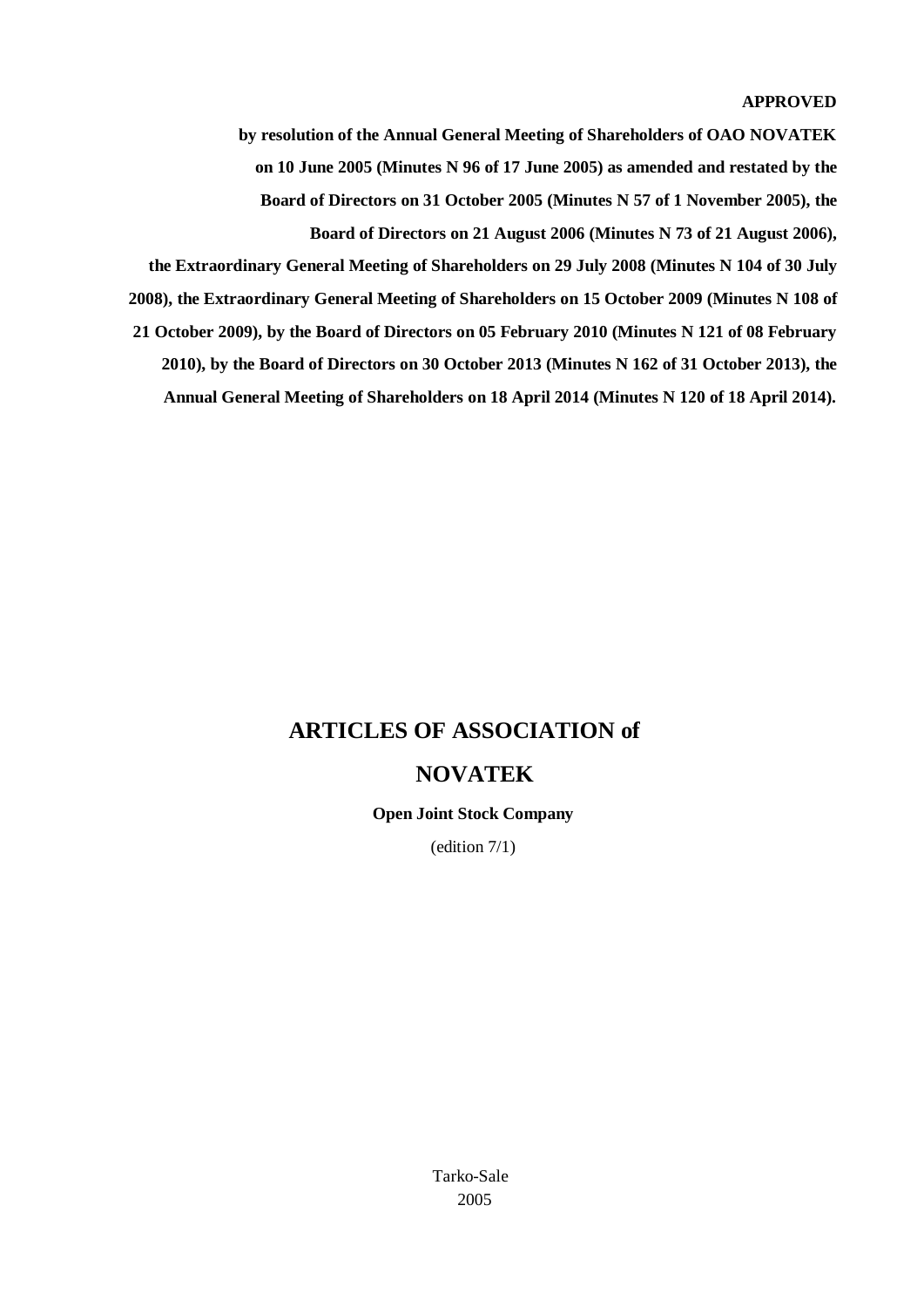#### **1. GENERAL PROVISIONS**

1.1. These Articles of Association were drawn up in accordance with requirements of the Civil Code of the Russian Federation and the RF Federal Law N 208-FZ dated 26 December 1995.

1.2. NOVATEK Open Joint Stock Company was renamed from OJSC Financial and Investment Company "Novafininvest" established in 1994 and registered under the Order of the Oktyabrskiy District Administration of Samara № 1461 dated 16 August 1994.

The change of the Company's location from Novokuibyshevsk, Samara Region, to Tarko-Sale, was approved by resolution of the Extraordinary General Meeting of Shareholders on 15 November 2002, Minutes № 74, and registered by the RF Tax Ministry Inspectorate for Purovsky Disrtict, Yamal-Nenets Autonomous Region, on 4 December 2002 under the State Registration Number 2028900859997.

The change of the Company's name was approved by resolution of the Annual General Meeting of Shareholders on 7 March 2003 (Minutes № 76). Amendments to the Articles of Association in connection with the change of the Company's name were registered on 18 March 2003 by the RF Tax Ministry Inspectorate for Purovsky District, Yamal-Nenets Autonomous Region, under the State Registration Number 2038901120575.

1.3. The Company's full name in the Russian language shall be: Открытое акционерное общество «НОВАТЭК». The Company's brief name in the Russian language shall be: ОАО «НОВАТЭК».

The Company's full name in the English language shall be: The Joint Stock Company «NOVATEK». The Company's brief name in the English language shall be: JSC «NOVATEK».

1.4. The Company, being a legal entity in the form of the open joint stock company, shall exist for an unlimited period of time beginning from the date of its state registration, and have in its ownership separate property accounted on its independent balance sheet. The Company may, on its own behalf, acquire and exercise property and non-property rights and personal non-property rights, perform obligations, sue and be sued in court.

1.5. The Company shall have the right to open bank accounts on and beyond the territory of the Russian Federation, issue shares and other securities in the prescribed manner.

1.6. The Company shall have a round seal bearing its full corporate name and location in the Russian language.

The Company shall be entitled to have stamps and letterheads bearing its corporate name, logo, as well as its duly registered trademark and other means of visual identification.

1.7. The Shareholders shall not be liable for the Company's obligations and shall bear the risk of losses arising out of the Company's activities within the value of the shares they hold.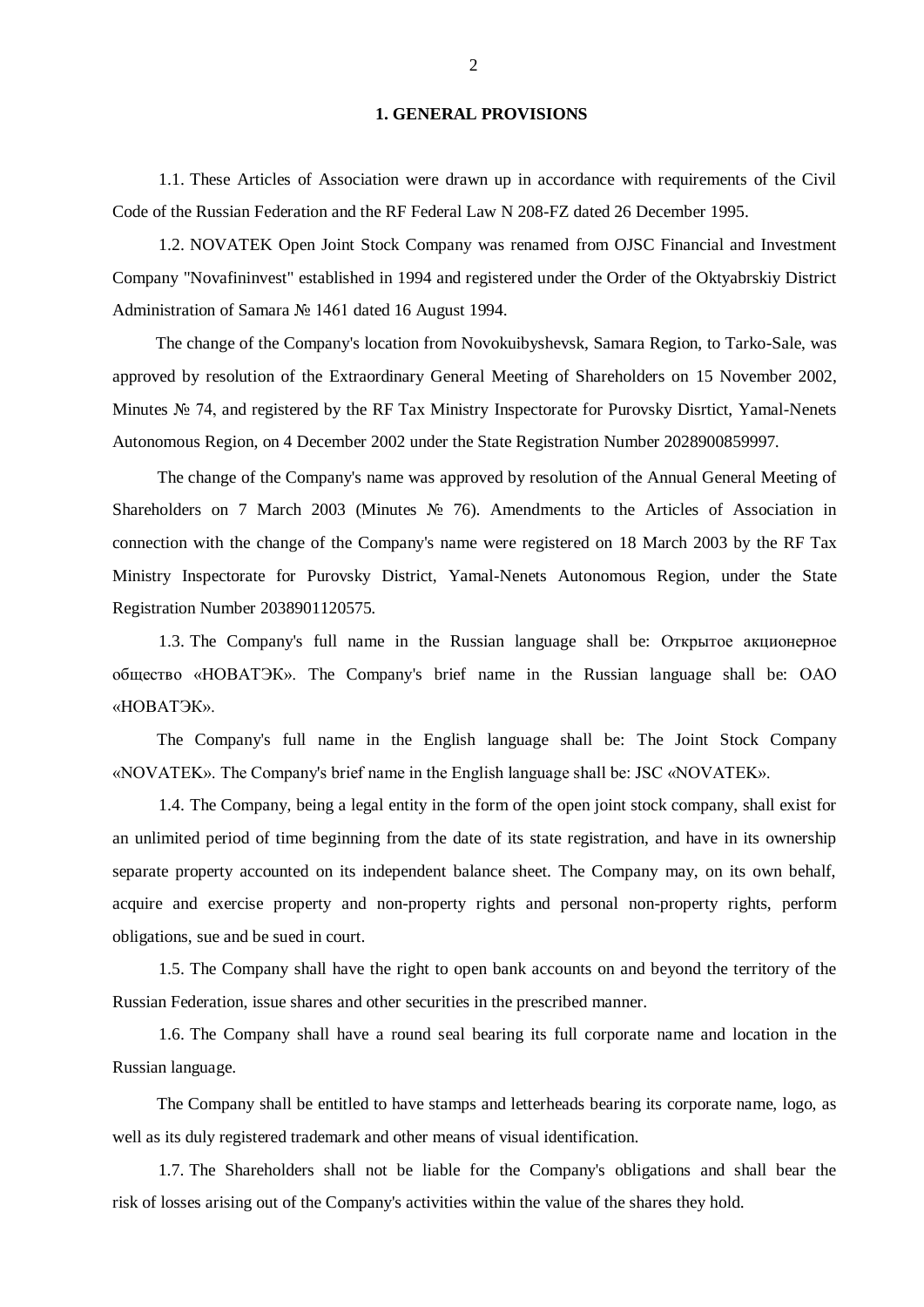1.8. The Company shall be held liable for its obligations to the extent of all its property.

1.9. The Company shall not be held liable for obligations of its shareholders.

1.10. The Company's location shall be: 22а Pobedy Street, Tarko-Sale, Purovsky district, Yamal-Nenets Autonomous Region, Russian Federation.

#### **2. OBJECTIVES OF THE COMPANY'S BUSINESS**

2.1. The Company shall have civil rights and obligations required to carry out any types of activities not prohibited by the Federal Laws. The Company may engage in certain activities as listed in the federal laws under a special permit (license) only. Should such special permit (license) for carrying out certain activities require them to be exclusive, the Company shall not be entitled within the validity period of such special permit (license) to carry out any other activities, except for those provided for by the special permit (license).

2.2. The Company may carry out the following types of activities:

- Production and processing of oil, gas and gas condensate;

- Selling oil, gas, gas condensate and their refined products;

- Development of oil, gas and gas condensate fields and field facilities construction;

- Geological study of subsurface resources, exploration and production of oil, gas and gas condensate;

- Construction of trunk and interfiled oil, gas and petroleum product pipelines;

- Maintenance of trunk and interfield oil, gas and petroleum product pipelines;

- Working out project documentation for the construction, reconstruction, expansion, technological re-equipment and liquidation of trunk and interfield oil, gas and petroleum product pipelines;

- Expert review (including expert opinion) of equipment and materials for the trunk oil, gas and petroleum product pipelines;

- Construction of general-purpose motor roads and road maintenance facilities;

- Construction engineering;

- Transportation of hydrocarbon raw materials through the interfield pipelines;

- Construction of gas supply facilities;

- Operating facilities of the oil and gas industry and exploration facilities;

- Construction of buildings and facilities;

- Innovative activities, including development and implementation of advanced technologies, realization of the relevant licenses and transfer of technical documentation;

3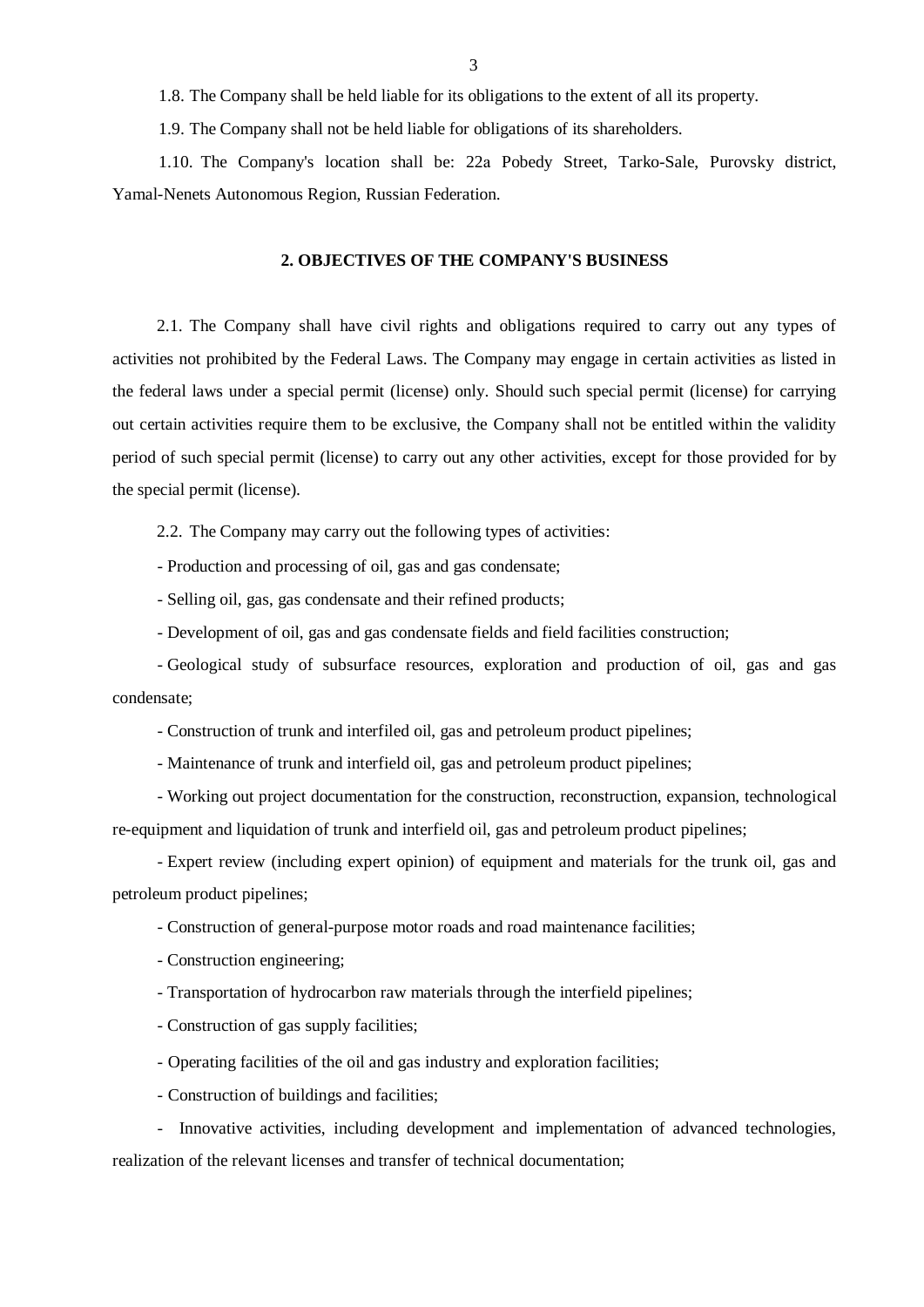- Commercial and brokerage activities, including such activities at conducting export and import operations;

- Entering into agreements for performing the works and services that require cooperation between companies, as well as entering into agreements for performing the functions of a management company in relation to other business entities;

- Expert review of innovation programs;

- Trust management;

- Wholesale trade;

- Foreign economic activities in the form of export and import, foreign exchange, credit and financial operations, including in particular raising foreign investments and loans intended for industry modernization and expansion, implementation of advanced technologies, output of new products and participation in the investment projects and innovation programs;

- Marketing services;

- Conducting operations at a commodity exchange;

- Organization of hotel and consumer services, leisure time activities, health and fitness and other types of services;

- Conducting brokerage and leasing operations;

- Provision of advisory services;

- Arrangement of transportation, provision of transportation and car rental services;

- Real estate transactions;

- Other types of activities.

2.3. The Company shall perform duties related to industrial mobilization training and perform industrial mobilization tasks in accordance with the applicable laws and approved mobilization plans.

2.4. The Company shall perform works related to the use of information which constitutes a state secret being guided by the Russian Federation Law «On State Secret» and other regulatory acts protecting state secrets.

# **3. SUBSIDIARIES AND AFFILIATES. BRANCHES AND REPRESENTATIVE OFFICES**

3.1. The Company may have subsidiaries and affiliates in the Russian Federation enjoying rights of a legal entity and established in accordance with applicable laws of the Russian Federation. The Company may have subsidiaries and affiliates abroad established in accordance with applicable laws of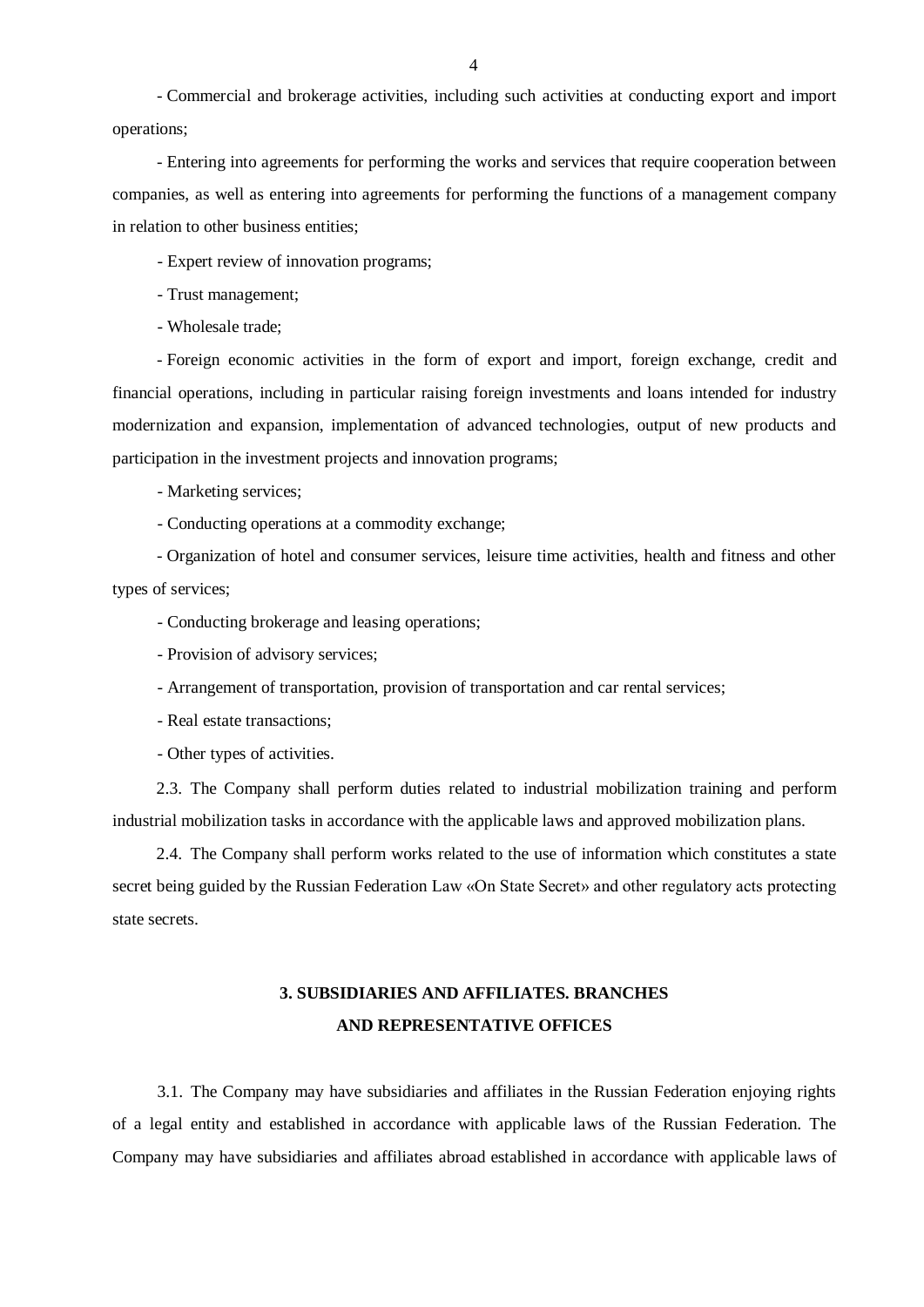the foreign state where such subsidiary or affiliate is located, unless otherwise is provided for by the RF international treaties.

3.2. The Company may establish branches and open representative offices in the Russian Federation and abroad in compliance with requirements of the applicable law of the foreign state where such branch or representative office is located, unless otherwise is provided for by international treaties of the Russian Federation. The Board of Directors shall resolve on establishing affiliates and representative offices or liquidation thereof in accordance with applicable laws.

3.3. Information on the Company's branches and representative offices:

The Company has its branch in Moscow.

The Company has its representative office in Salekhard.

*(The paragraph wording approved by the Board of Directors on 30 October 2013, Minutes N 162 of 31 October 2013).*

#### **4. AUTHORIZED CAPITAL AND SHARES**

4.1. The Company's authorized capital is comprised of 303,630,600.00 (Three Hundred and Three Million Six Hundred and Thirty Thousand Six Hundred) Russian Roubles. The authorized capital consists of the nominal value of 3,036,306,000.00 (Three Billion Thirty Six Million Three Hundred and Six Thousand) ordinary registered shares acquired by the shareholders (outstanding shares). The par value of each ordinary registered share is 0.1 Russian Roubles. All the Company's shares are registered shares.

*(The paragraph wording approved by the Board of Directors on 21 August 2006, Minutes N 73 of 21 August 2006).*

4.2. In addition to outstanding shares, the Company shall be entitled to place 7,557,376,000 (Seven Billion Five Hundred and Fifty-Seven Million Three Hundred and Seventy-Six Thousand) ordinary registered shares with a par value of 0.1 Russian Roubles per share (authorized shares). The Company's additional shares shall confer the same rights as those granted by outstanding shares.

*(The paragraph wording approved by the Board of Directors on 21 August 2006, Minutes N 73 of 21 August 2006).*

4.3 The Company's authorized capital may be increased by means of increasing the par value of its shares by resolution of the General Meeting of Shareholders or by means of placement of additional shares by resolution of the General Meeting of Shareholders or the Company's Board of Directors, in the events provided for by applicable laws and the Articles of Association.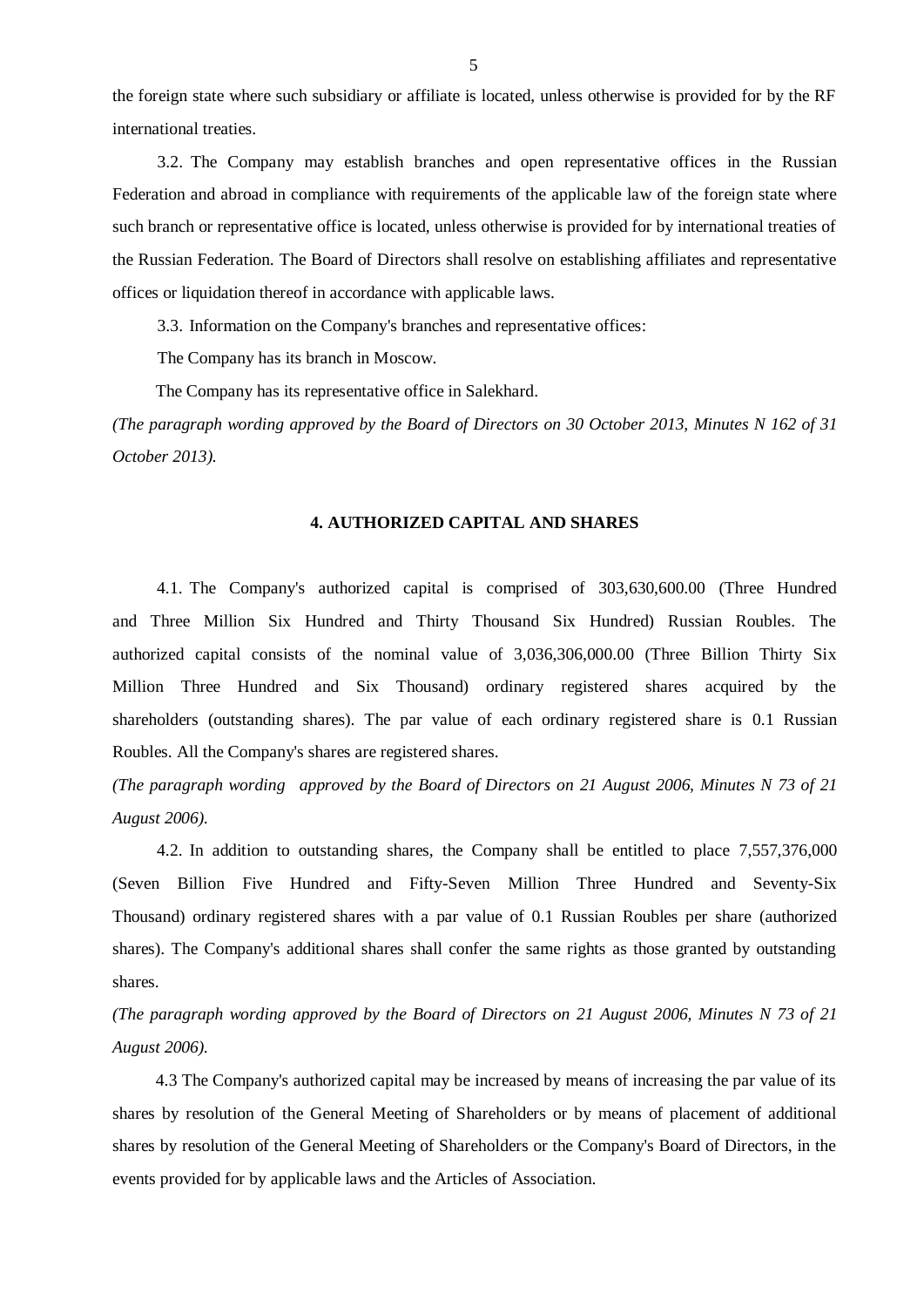*(The paragraph wording approved by the Annual General Meeting of Shareholders on 18 April 2014, Minutes N 120 of 18 April 2014).*

A resolution to increase the Company's authorized capital via placement of additional shares shall be passed by the Board of Directors unanimously and the votes cast by the retired members of the Board of Directors shall not be counted.

4.4. An increase in the Company's authorized capital via placement of additional shares may be achieved at the expense of the Company's property. An increase in the Company's authorized capital through increasing the par value of its shares shall only be accomplished at the expense of the Company's property.

The amount by which the Company's authorized capital is increased at the expense of the Company's property shall not exceed the difference between the value of the Company's net assets and the sum of the Company's authorized capital and reserve fund.

4.5. The Company's authorized capital may be reduced by decreasing the par value of its shares or the total number of shares, as well as via acquisition by the Company of a part of its shares in the cases provided for by the Federal Law "On Joint-Stock Companies".

4.6. The additional shares placed on subscription may be paid in cash, securities, other assets or property rights or any other rights, which have monetary value. The method of payment for additional shares shall be determined by resolution regarding their placement. Other issuable securities may only be paid in cash.

4.7. The price of placement of additional shares among the Company's shareholders, as they exercise their pre-emptive right to buy shares, may be lower than the placement price for other persons, but not more than by 10 percent.

The price of placement of issuable securities convertible into shares among the Company's shareholders, as they exercise their pre-emptive right to buy shares, may be lower than the placement price for other persons, but not more than by 10 percent.

4.8. The Company shall be entitled to place additional shares and other issuable securities via subscription or conversion. In the event the Company's authorized capital is increased at the expense of its property, the Company shall place additional shares among its Shareholders.

The Company shall be entitled to place its shares and issuable securities convertible into shares on open or closed subscription.

4.9. The Company shall place its shares and issuable securities in compliance with regulatory enactments of the Russian Federation.

4.10. The Company may acquire its outstanding shares by resolution of the General Meeting of Shareholders to decrease the authorized capital through acquisition of a part of the Company's outstanding shares in order to reduce their total number.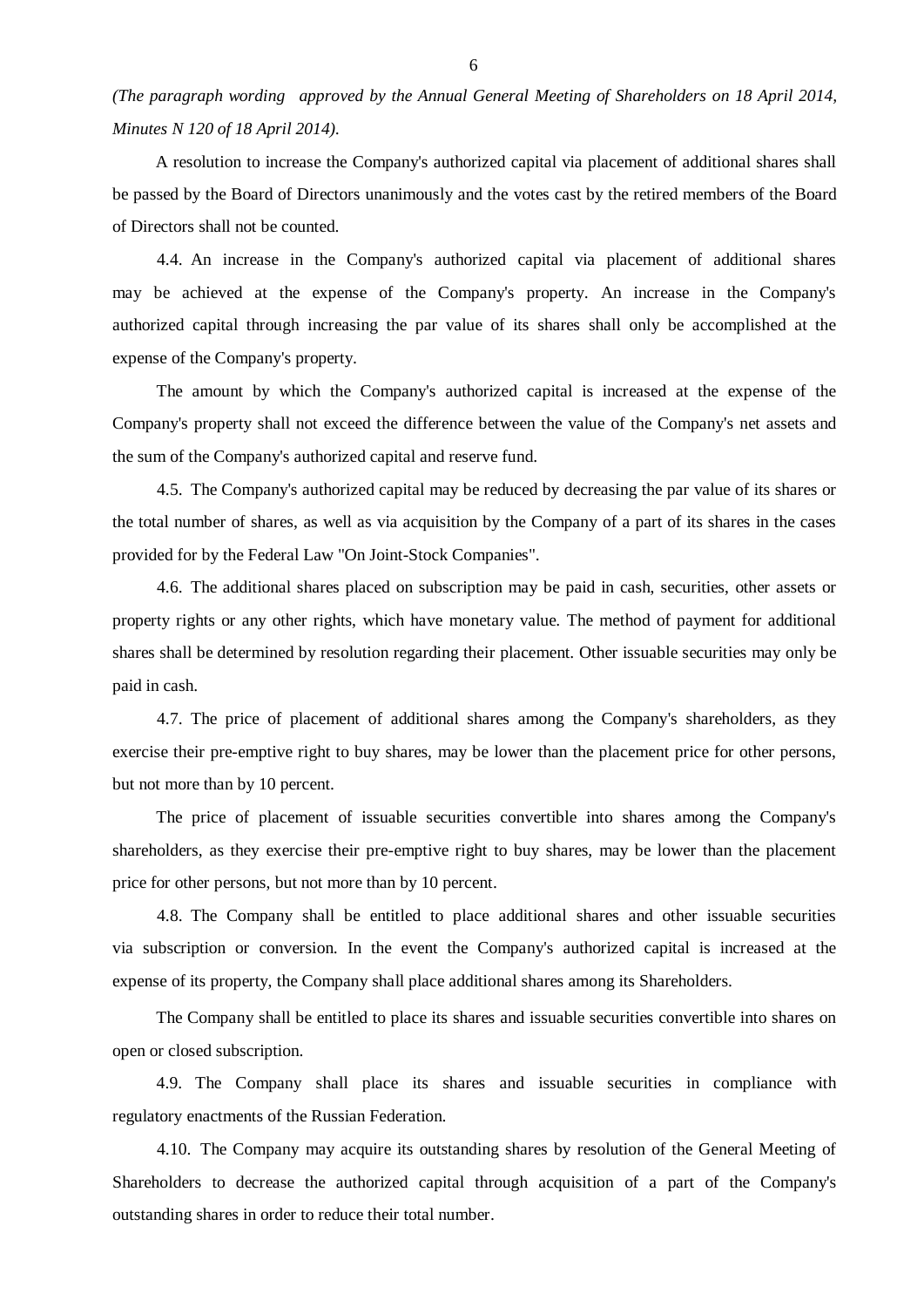4.11. The Company may acquire its outstanding shares by resolution of the Board of Directors, if the nominal value of the Company's outstanding shares constitutes not less than 90 per cent of the Company's authorized capital.

4.12. The shares acquired by the Company shall be paid in cash, securities, other assets, property rights or any other rights which have monetary value agreed by the Parties.

4.13. Restrictions on acquisition of shares by the Company shall be imposed pursuant to Article 73 of the Federal Law «On Joint Stock Companies».

4.14. The Company's shares shall be consolidated or split pursuant to Article 74 of the Federal Law "On Joint Stock Companies".

4.15. The repurchase by the Company of its own shares on shareholders request may be exercised pursuant to Articles 75 and 76 of the Federal Law "On Joint Stock Companies".

### **5. COMPANY'S FUNDS AND NET ASSETS. DIVIDENDS**

5.1. The Company shall establish a reserve fund, the size of which shall constitute not less than 5 % (five per cent) of its authorized capital.

The Company's reserve fund shall be formed by mandatory annual deductions of 5% of the Company's net profits until it reaches the size specified by this paragraph.

The Company's reserve fund shall be intended solely to cover its losses, redeem the Company's bonds and repurchase its own shares in the absence of other funds available. The Company's reserve fund shall not be used for other purposes.

5.2. The Company shall be entitled to resolve on dividend payment based on the performance results of the first quarter, six months, nine months and/or the whole financial year.

5.3. A decision to pay dividend, as well as the size, payout time and form of dividend payment on each category (type) of shares shall be passed by the General Meeting of Shareholders in the manner prescribed by article 42 of the Federal Law "On Joint-Stock Companies".

5.4. Restrictions on dividend payment shall be set pursuant to article 43 of the Federal Law "On Joint-Stock Companies".

### **6. BONDS AND OTHER ISSUABLE SECURITIES**

6.1. The Company shall be entitled to place its bonds and other issuable securities as provided for by the RF statutory acts on securities.

6.2. The Company shall place its bonds and other issuable securities by resolution of the Board of Directors.

7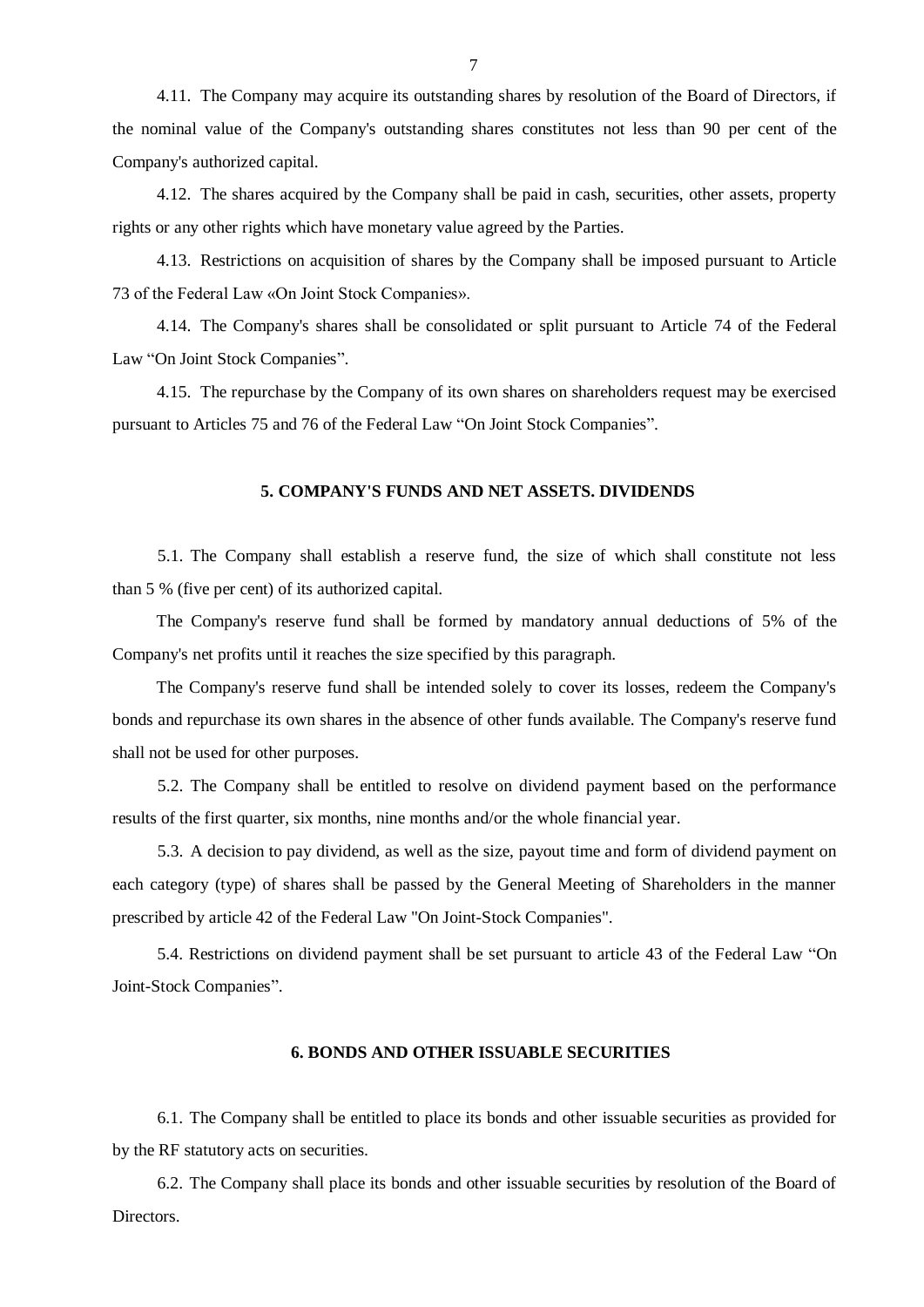The Company shall place bonds and other issuable securities convertible into shares by resolution of the Board of Directors.

6.3. The company may place bonds with bullet maturity or serial bonds.

The bonds may be redeemed for cash or other property as prescribed by the relevant resolution regarding the bonds issue.

6.4. The Company shall be entitled to place bonds secured by the Company's certain property or bonds against security provided to the Company for the purposes of bonds issue by third parties or unsecured bonds.

6.5. The bonds may be registered or unregistered (bearer bonds).

6.6. Other terms and conditions of the bond issue and procedure for circulation of bonds and the Company's other issuable securities shall be established in accordance with applicable laws.

## **7. RIGHTS AND OBLIGATIONS OF SHAREHOLDERS - HOLDERS OF ORDINARY SHARES**

7.1. Each ordinary share in the Company shall confer upon its holder an equal scope of rights.

7.2. The holders of the Company's ordinary shares may attend the General Meeting of Shareholders and have the right to vote on any matters within its competence, receive dividends and a part of the Company's assets in the event of its liquidation.

7.3. The Shareholders shall be entitled to:

- Receive information on the Company's activities, state of its assets and the amount of its losses and profits;

- Transfer voting right;

- Succeed or sell their shares to the Company or any other person followed by the relevant amendments introduced to the Shareholder Register.

7.4. The Shareholders shall:

- Participate in management of the Company as provided for by these Articles of Association, the Laws and other legal acts of the Russian Federation;

- Meet requirements of the Company's Articles of Association and perform resolutions passed by its bodies;

- Keep confidential any information regarding the Company's activities;

- Promote the Company's development.

### **8. THE COMPANY'S SHAREHOLDER REGISTER**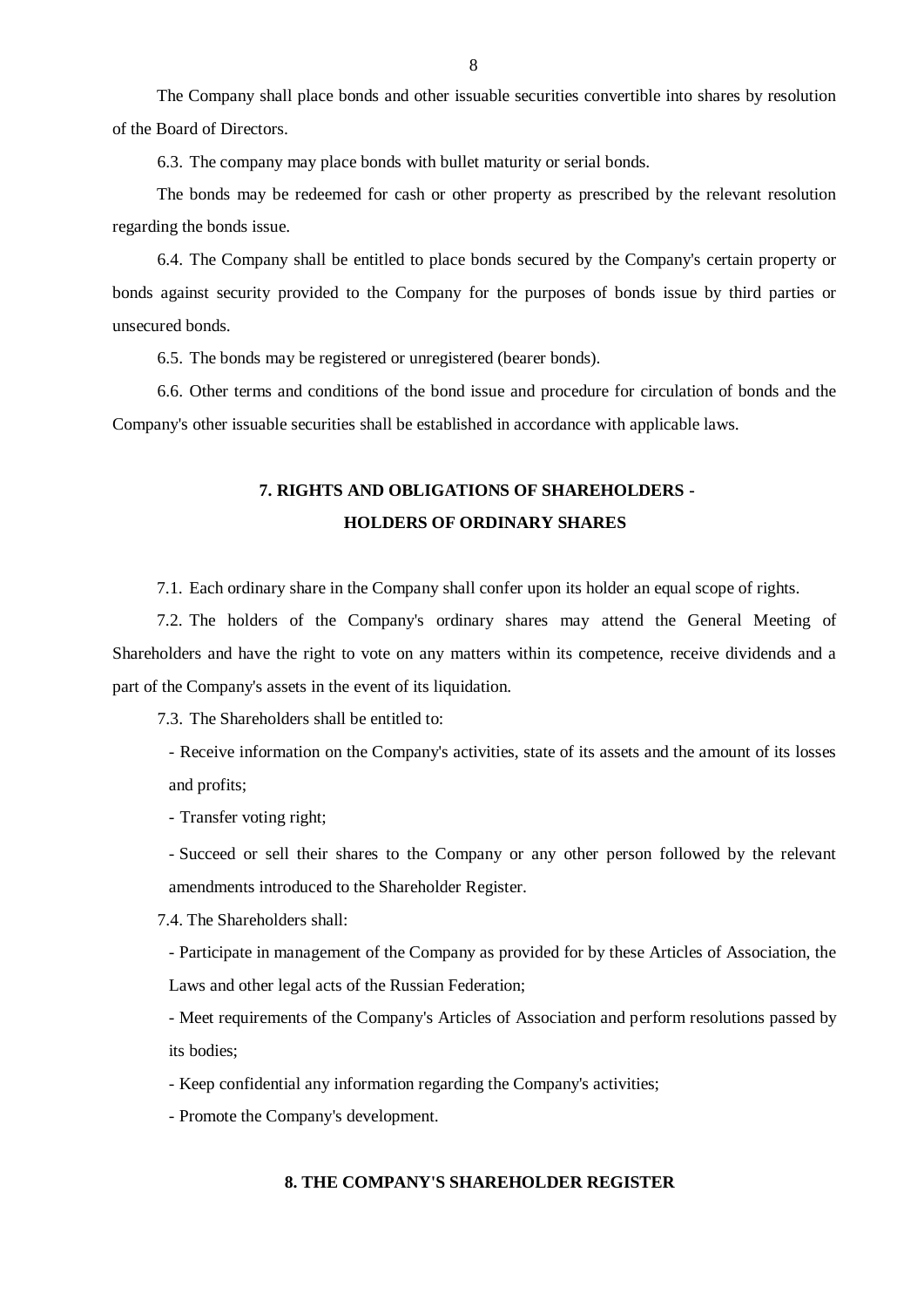8.1. The Company shall either appoint a Registrar or keep the Register by itself in the manner prescribed by the laws of the Russian Federation.

8.2. If the Shareholder register is maintained by a Registrar authorized to do so by the Company, the Company shall not be relieved from its responsibility for maintaining and keeping the Company's Shareholder Register.

8.3. The Company shall procure keeping and maintaining of the Shareholder Register in accordance with statutory acts of the Russian Federation beginning from the date of the Company's state registration.

#### **9. MANAGEMENT BODIES**

### **General Meeting of Shareholders**

9.1. The General Meeting of Shareholders shall be the Company's highest management body.

The Company shall hold General Meetings of Shareholders annually. The Annual General Meeting of Shareholders shall be convened within the timeframe set by the Board of Directors, but not earlier than two months and not later than six months after the end of each financial year. Any General Meeting of Shareholders other than the Annual General Meeting of Shareholders shall be deemed extraordinary.

9.2. The following matters shall be deemed to fall within the competence of the General Meeting of Shareholders:

1) introduction of amendments to the Company's Articles of Association or approval of the restated Articles of Association of the Company;

2) reorganization of the Company;

3) winding up of the Company, appointment of a liquidation commission, adoption of interim and final liquidation balance sheets;

4) election of members of the Company's Board of Directors and early termination of their powers;

5) determining the number, par value, class (type) of authorized shares and the rights attaching thereto;

6) increase of the Company's authorized capital through increasing the par value of shares or placing additional shares within the total number of the Company's shares, determination of method, timeframe, terms and conditions of their placement;

7) reduction of the Company's authorized capital via decrease of the nominal value of shares, acquisition of a part of the shares to reduce their total number, as well as redemption of the acquired or repurchased shares;

8) election of members of the Company's Revision Commission and early termination of their powers;

9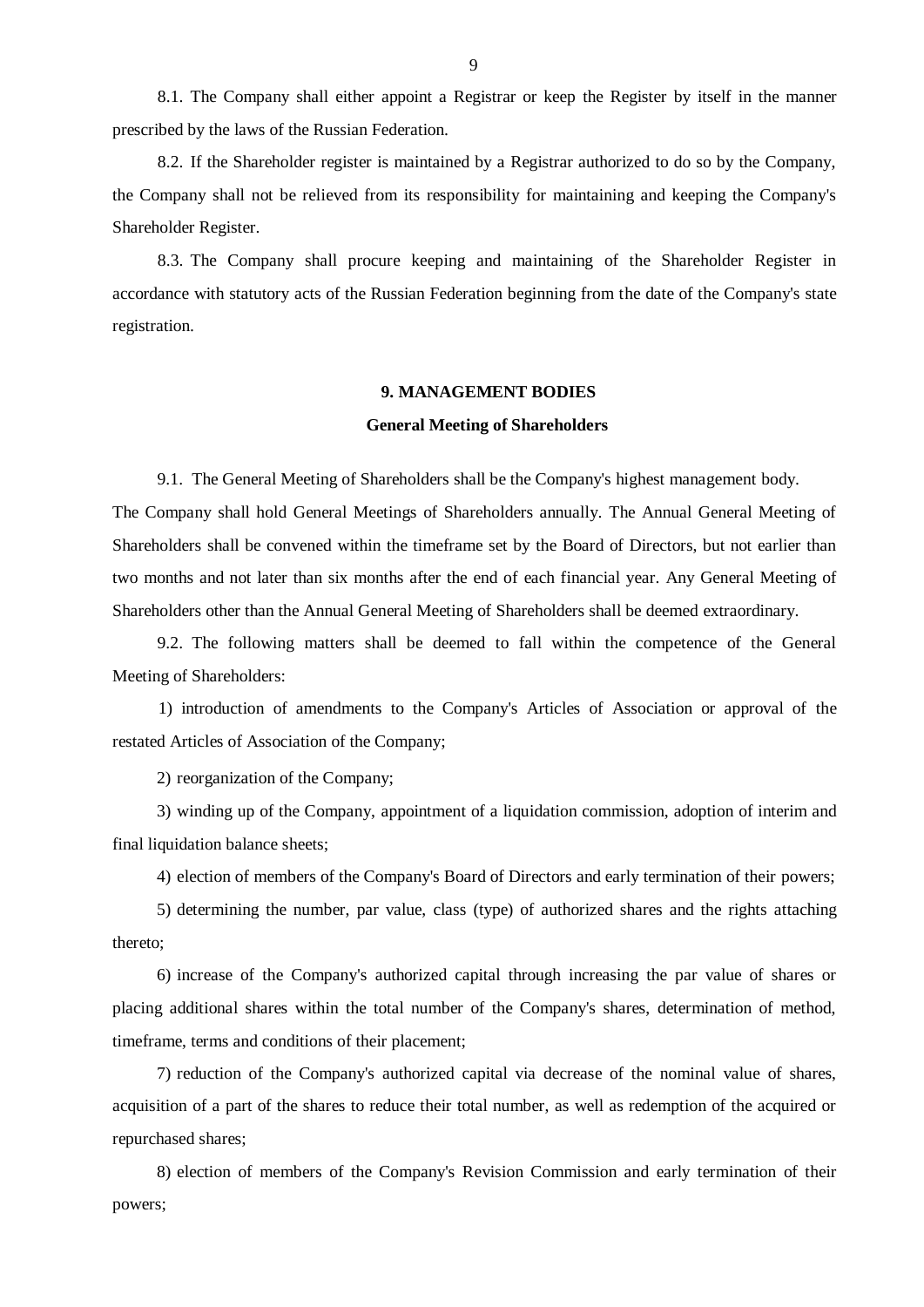9) appointment of the Company's auditor;

10) approval of annual reports, annual financial statements, including inter alia, the income statements (profit and loss accounts), as well as distribution of profit, including the payment (declaration) of dividends, and losses based on the financial year results;

11) establishing the procedure of conduct of the General Meeting of Shareholders;

12) election of members of the Counting Commission and early termination of their powers;

13) split and consolidation of the Company's shares;

14) making decisions on approval of related party transactions in the cases provided for by Article 83 of the Federal Law "On Joint-Stock Companies";

15) making decisions on approval of major transactions in the cases provided for by article 79 of the Federal Law «On Joint-Stock Companies»;

16) acquisition of the Company's outstanding shares in the cases provided for by the Federal Law "On Joint-Stock Companies";

17) making decisions on participation in holding companies, financial and industrial groups, associations and other commercial organizations;

18) approval of internal documents regulating activity of the Company's bodies;

19) forming the Company's sole executive body and early termination of it powers;

20) declaration (pay out) of dividends based on the results of three months, six months and nine months of the financial year;

21) transfer of powers of the sole executive body to a management company or a trustee and termination of their powers;

21.1) making decisions on filing an application to delist the Company's shares and/or issuable securities of the Company convertible into its shares;

*(The subparagraph was added by the Annual General Meeting of Shareholders on 18 April 2014, Minutes N 120 of 18 April 2014).*

22) resolving on any other matters provided for by the Federal Law "On Joint-Stock Companies".

No matters referred to the competence of the General Meeting of Shareholders shall be delegated to be resolved by the Company's Board of Directors or executive body.

9.3. The General Meeting of Shareholders shall not have the right to consider and make decisions on the matters falling outside of its competence under the Federal Law "On Joint-Stock Companies" and the Company's Articles of Association.

9.4. Resolutions on the matters specified in Sub-paragraphs 1 - 3, 5 and 16, of Paragraph 9.2 of this Article shall be passed by the General Meeting of Shareholders by a majority of three-fourths of the votes of shareholders holding the voting shares and present at the General Meeting of Shareholders. A resolution on other matters falling within the competence of the General Meeting of Shareholders shall be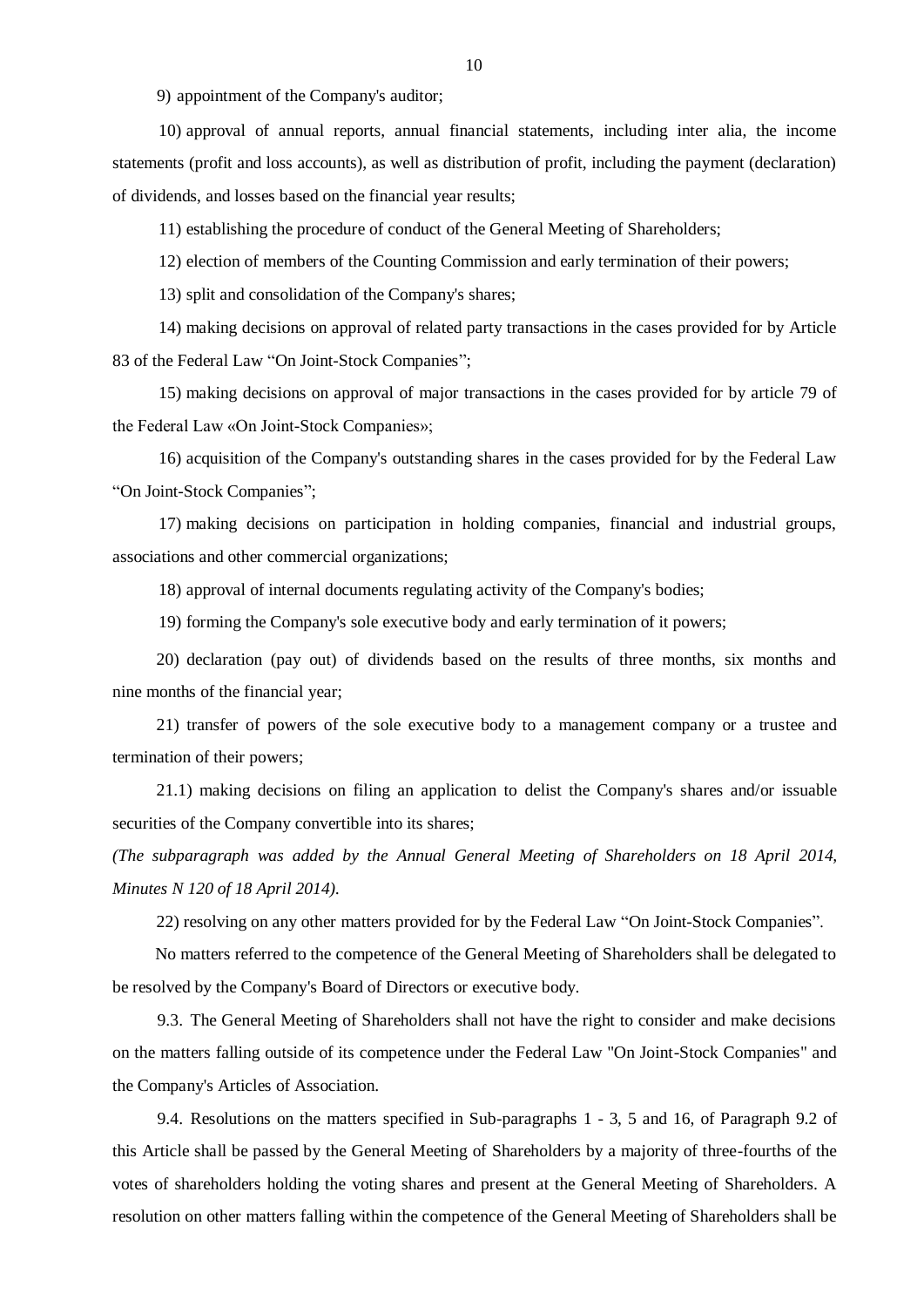passed by a majority vote of the holders of voting shares present at the meeting, unless otherwise provided for by the Federal Law "On Joint-Stock Companies".

Resolutions on matters specified in Sub-paragraphs 2, 6, 7, 13-18, 20 and 21 of Paragraph 9.2 hereof, shall be adopted by the General Meeting of Shareholders only as advised by the Board of Directors.

*(The paragraph wording approved by the Extraordinary General Meeting of Shareholders on 15 October 2009, Minutes N108 of 21 October 2009).*

A resolution on the matter specified in sub-paragraph 21.1 of paragraph 9.2 hereof shall enter into force provided that the total number of shares (with respect to which redemption requests have been filed) does not exceed the number of shares which may be redeemed by the Company with due account of the limitation established by paragraph 5 of article 76 of the Federal Law "On Joint Stock Companies".

*(The paragraph added by the Annual General Meeting of Shareholders on 18 April 2014, Minutes N 120 of 18 April 2014)*

9.5. The General Meeting of Shareholders shall not be entitled to pass resolutions on the matters not included in the agenda of the meeting, nor shall they be entitled to change the agenda.

9.6. The resolutions passed by the General Meeting of Shareholders and the voting results shall be announced at the General Meeting of Shareholders, at which the voting took place, and notified to the persons included in the list of those entitled to participate in the General Meeting of Shareholders, in form of a voting results report in the manner provided for notification of the shareholders of the General Meeting of Shareholders no later than four business days following the date of closing the General Meeting of Shareholders or the ballots submission closing date in case of holding the General Meeting of Shareholders through absentee voting.

In case on the date of composing the list of persons eligible to participate in the General Meeting of Shareholders, a person is registered in the Company's Shareholder Register as a nominee shareholder, the voting results report shall be forwarded in an electronic form (in the form of an electronic document signed with an electronic signature) to the nominee shareholder. The nominee shareholder shall bring to the notice of his bailors the voting results report received by him hereunder in the manner and within the time-limits established by the regulatory legal acts of the Russian Federation or an agreement with the bailor.

*(The paragraph wording approved by the Annual General Meeting of Shareholders on 18 April 2014, Minutes N 120 of 18 April 2014).*

9.7. The resolution of the General Meeting of Shareholders may be passed via absentee voting without conducting a meeting.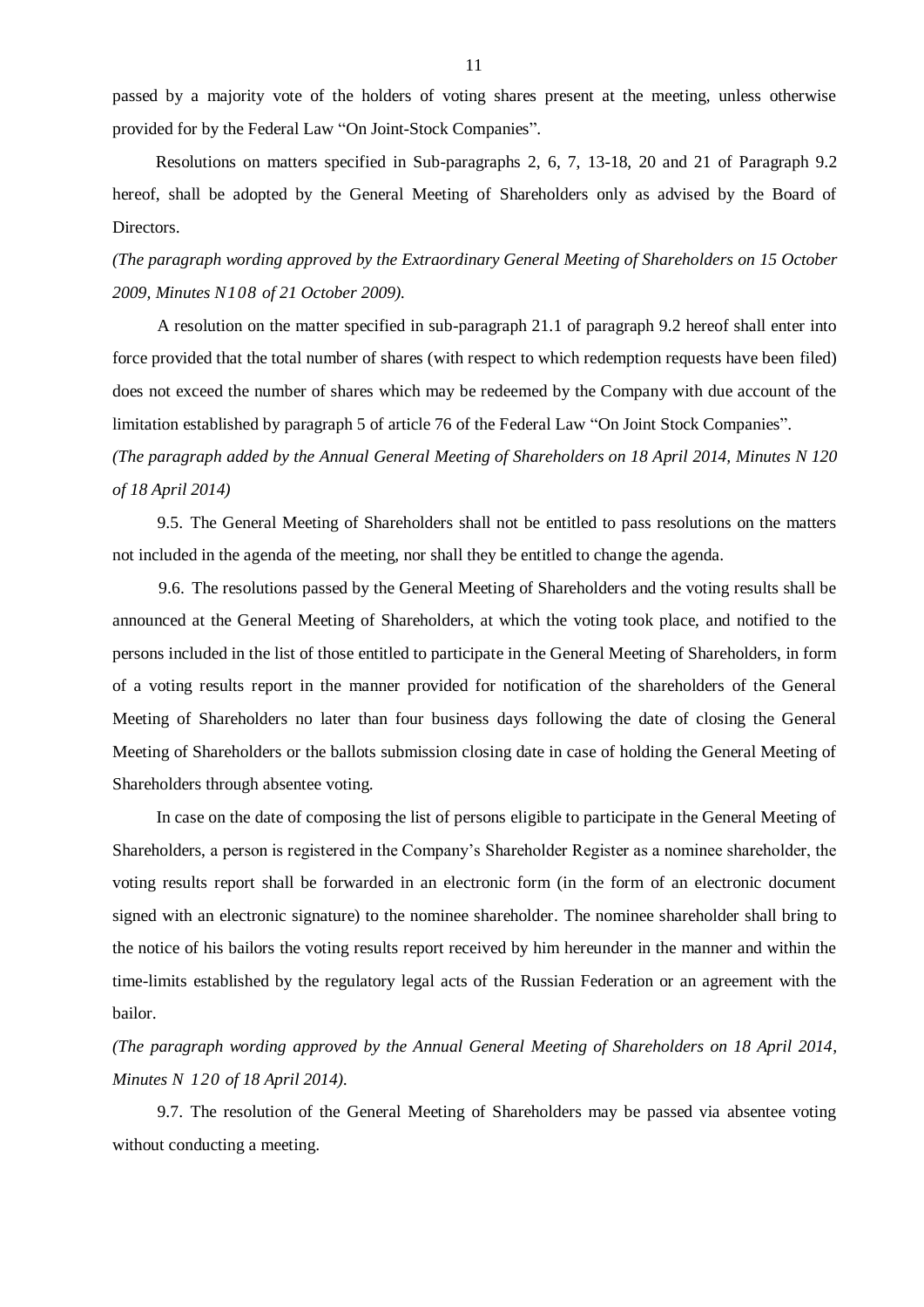9.8. A notice of the forthcoming General Meeting of Shareholders shall be served at least 30 (thirty) days prior to holding the meeting, unless otherwise provided for by the Federal Law "On Joint Stock Companies".

Within the above mentioned period, a notice of the General Meeting of Shareholders shall be sent by registered mail or delivered against signature to each person indicated in the list of those entitled to participate in the General Meeting of Shareholders.

The Company shall additionally inform the shareholders of the General Meeting of Shareholders by placing a notice of holding thereof on the official website of the Company in the Internet (www.novatek.ru).

In case a nominee shareholder is registered in the Company's Shareholder Register , a notice of the General Meeting of Shareholders, as well as the information (materials) to be provided to the persons entitled to participate in the General Meeting of Shareholders, during the preparation to the General Meeting of Shareholders shall be sent in an electronic form (in the form of electronic documents signed with an electronic signature) to the nominee shareholder.

*(The paragraph wording approved by the Annual General Meeting of Shareholders on 18 April 2014, Minutes N 120 of 18 April 2014).*

9.9. The shareholder(s) holding in aggregate at least 2 % (two percent) of the Company's voting shares shall be entitled to propose items on the agenda of the Annual General Meeting of Shareholders and nominate candidates to the Board of Directors, Revision Commission and Counting Commission, the number of which cannot exceed the number of members of the relevant body. Such proposals shall be submitted to the Company within 30 days following the end of the financial year.

In case the proposed agenda of Extraordinary General Meeting of Shareholders (EGM) includes an item on electing members of the Company's Board of Directors and/or forming the Company's sole executive body, one or more shareholders holding in aggregate not less than 2 percent of the Company's voting shares shall be entitled to nominate candidates to the Company's Board of Directors whereby their number may not exceed the number of members of the Company's Board of Directors or to nominate a candidate to the Company's sole executive body.

Such proposal shall be received by the Company not less than 30 days before the EGM date.

A proposal to include items on the agenda of a General Meeting of Shareholders shall contain the wording of each item proposed, whereas a proposal regarding the nominees shall state the name and details of identification document (series and (or) number, date and place of issue, issuing authority) of each nominee, the name of the body to which it is nominated for election and other details required under the Articles of Association or the Company's internal regulations. A proposal to include items on the agenda of a General Meeting of Shareholders may include draft resolutions on each proposed item.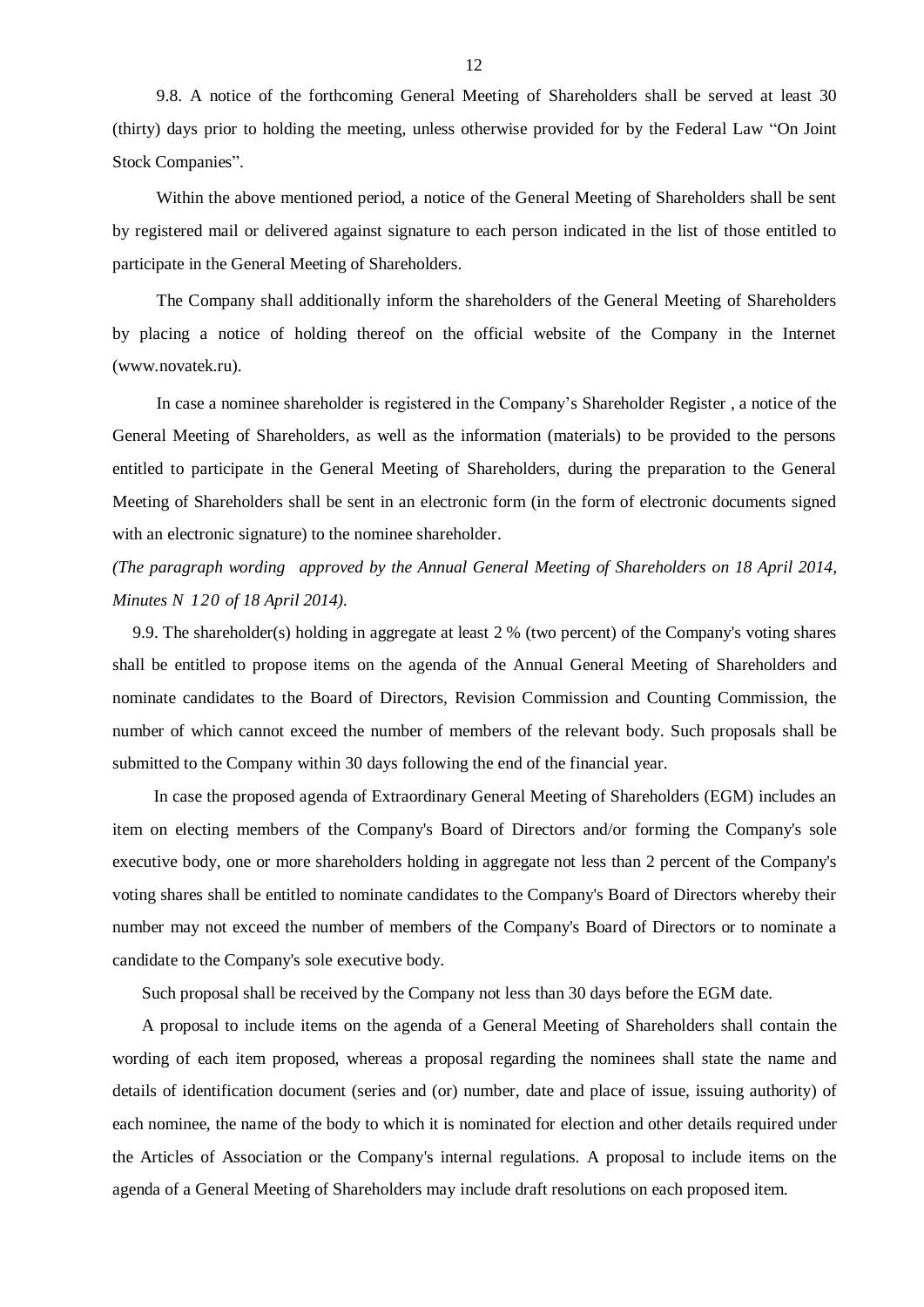*(The paragraph wording approved by the Extraordinary General Meeting of Shareholders on 15 October 2009, Minutes N108 of 21 October 2009).*

9.10. The Board of Directors shall consider the received proposals and make a decision on entering them on the agenda of the General Meeting of Shareholders or refuse to include the proposal not later than 5 days following the deadline set by Subparagraph 9.9 hereof. The item proposed by shareholders (shareholder) shall be included in the agenda of the General Meeting of Shareholders, as well as nominated candidates shall be included in the list of candidates to be elected to the Company's relevant body except in cases where:

- shareholder(s) exceeded the term set by Paragraph 9.9. hereof;

- shareholder(s) does not own the required number of the Company's voting shares provided for by Paragraph 9.9. hereof;

- the proposed items do not comply with requirements set out by clause 9.9. hereof;

- the item proposed on the agenda of the General Meeting of Shareholders is beyond its competence and/or does not meet requirements of the Federal Law "On Joint-Stock Companies" and other statutory acts of the Russian Federation.

9.11. A motivated decision of the Company's Board of Directors denying inclusion of any item on the agenda of the General Meeting of Shareholders or inclusion of a candidate in the list of nominees to be elected to the Company's relevant body shall be sent to the shareholder(s), who proposed the item or nominated the candidate, not later than three days following the date of receipt thereof. A decision of the Company's Board of Directors denying inclusion of any item on the agenda of the General Meeting of Shareholders or denying inclusion of candidate in the list of nominees to be elected to the Company's relevant body, as well as refusal by the Board of Directors to pass the relevant resolution may be challenged in court.

The Company's Board of Directors shall not be entitled to amend the wording of the items proposed on the agenda of the General Meeting of Shareholders and the wording of resolutions on such items.

9.12. Apart from the items proposed by shareholders on the agenda of the General Meeting of Shareholders and in the absence of such proposals, as well as in the absence of or insufficient number of nominees proposed by the shareholders for forming the relevant body, the Board of Directors shall be entitled to put items on the agenda of the General Meeting of Shareholders or include nominees in the list of nominees at its own discretion.

9.13. In preparing the General Meeting of Shareholders, the Company's Board of Directors shall determine the following:

form of the General Meeting of Shareholders (joint attendance or absentee voting);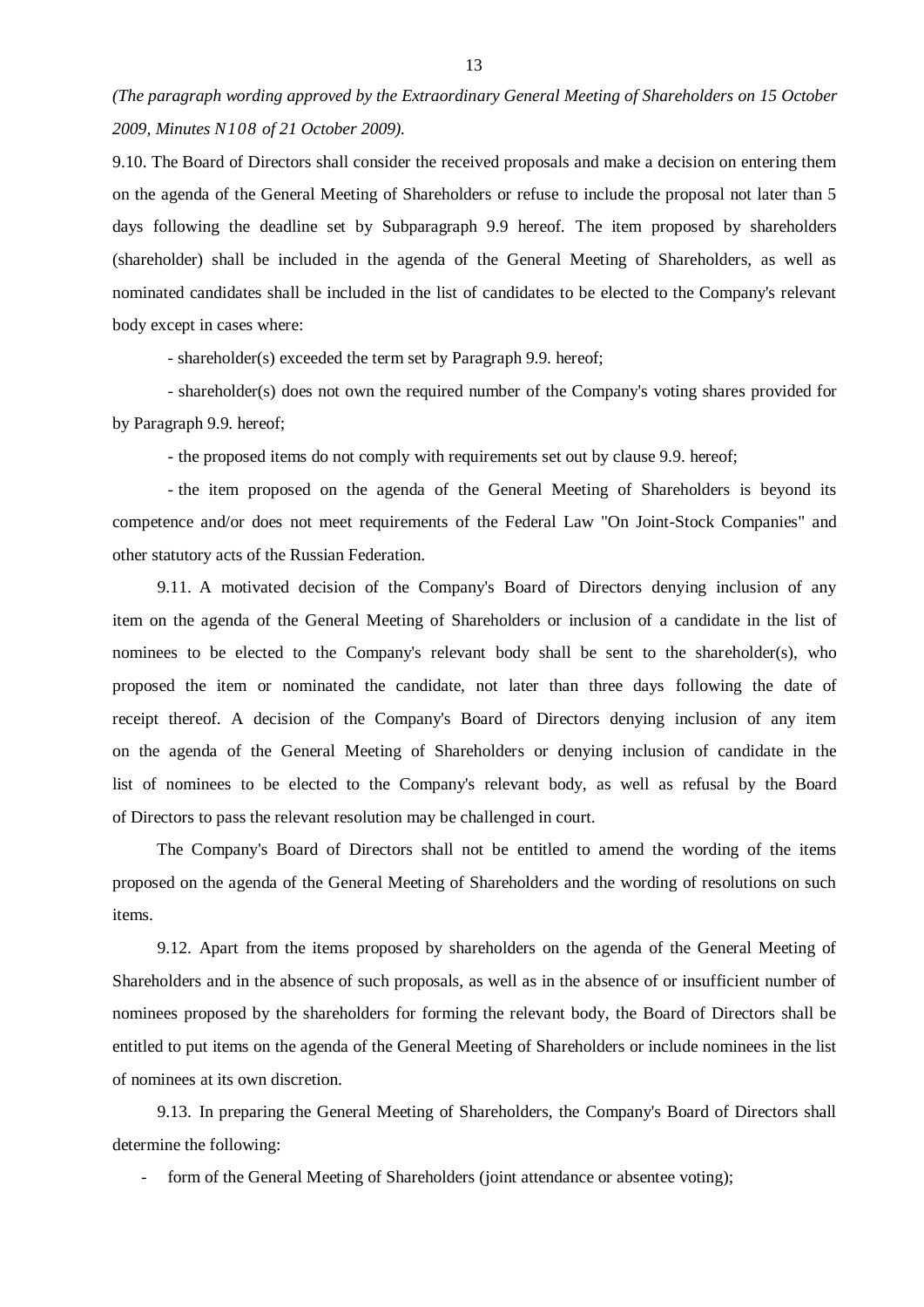- date, place and time of the forthcoming General Meeting of Shareholders, time of starting the registration of persons participating in the General Meeting, mailing address at which the completed ballots may be forwarded, or in the event the General Meeting of Shareholders is conducted in the form of absentee voting – a deadline for acceptance of completed ballots and the mailing address to which the completed ballots shall be sent;

*(The paragraph wording approved by the Annual General Meeting of Shareholders on 18 April 2014, Minutes N120 of 18 April 2014).*

- a date for compiling a list of persons entitled to attend the General Meeting of Shareholders;
- agenda of the General Meeting of Shareholders;
- procedure of notifying the shareholders of the forthcoming General Meeting of Shareholders;
- list of information (materials) to be submitted to the shareholders while preparing for the forthcoming General Meeting of Shareholders and its provision procedure;

- form and the text of the voting ballots.

9.14. The Extraordinary General Meeting of Shareholders shall be convened by resolution of the Company's Board of Directors on its own initiative, as well as on request of the Revision Commission, the Company's auditor and the shareholder(s) holding in aggregate not less than 10 % (ten per cent) of the Company's voting shares as of the request date.

The Company's Board of Directors shall not be entitled to amend the wording of items on the agenda, the wording of resolutions on such items or change the proposed form of the Extraordinary General Meeting of Shareholders convened on request of the Revision Commission, the Company's Auditor or shareholder(s) holding in aggregate not less than 10 % (ten per cent) of the Company's voting shares.

The Extraordinary General Meeting of Shareholders convened on request of the persons or bodies authorized to do so shall be conducted not later than 50 (fifty) days after the request is made to convene the Extraordinary General Meeting of Shareholders.

*(The paragraph wording approved by the Annual General Meeting of Shareholders on 18 April 2014, Minutes N120 of 18 April 2014).*

Where the agenda proposed includes the issue on election of the Board of Directors' members, the General Meeting shall be convened within 95 days after submission of the request for convocation of the Extraordinary General Meeting of Shareholders.

*(The paragraph added by the Annual General Meeting of Shareholders on 18 April 2014, Minutes N120 of 18 April 2014).*

In cases where according to Articles 68–70 of the Federal Law "On Joint Stock-Companies" the Company's Board of Directors is obliged to decide on holding an Extraordinary General Meeting of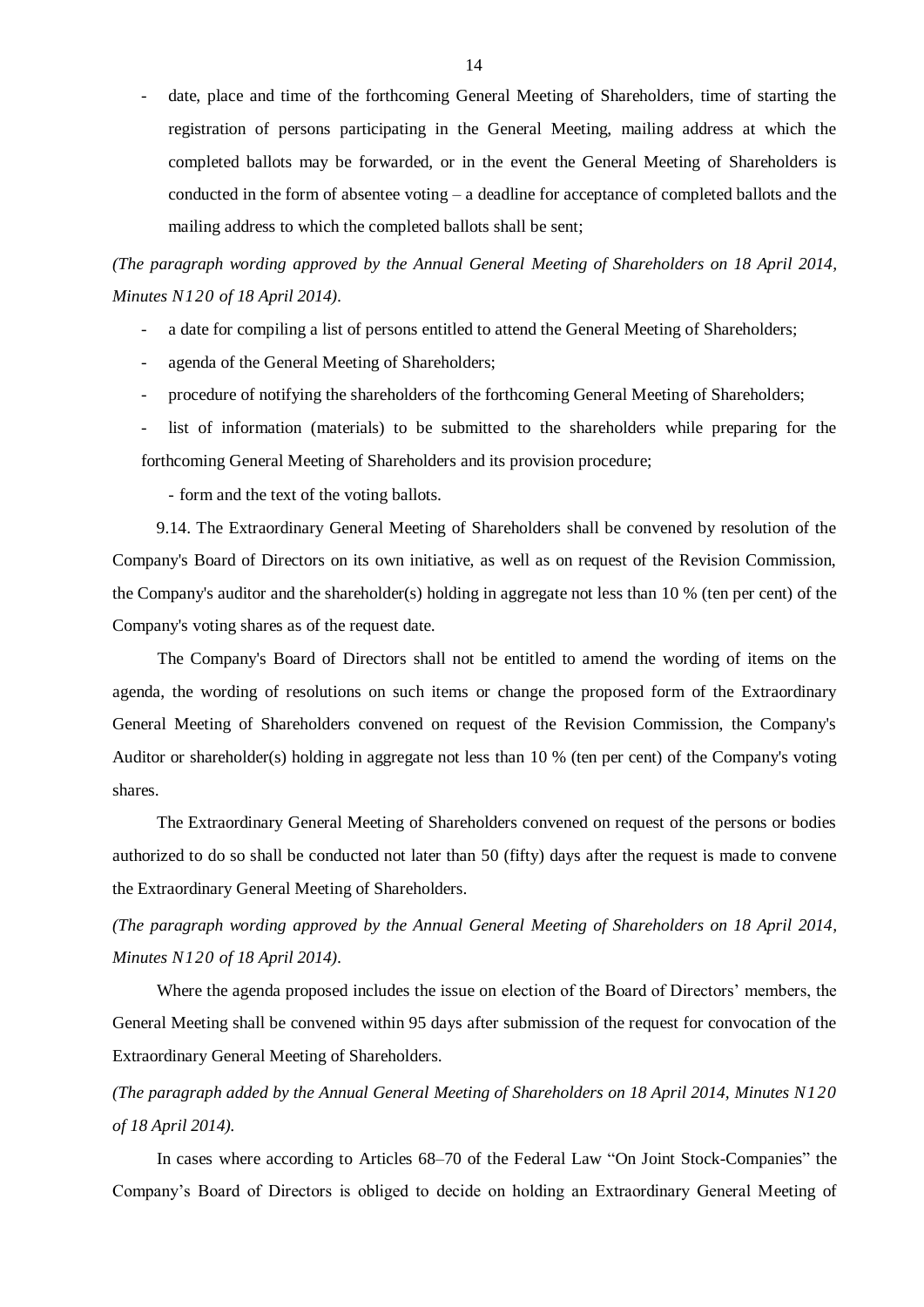Shareholders, such General Meeting of Shareholders shall be held within 40 days after the decision to hold it was made by the Company's Board of Directors.

*(The paragraph added by the Annual General Meeting of Shareholders on 18 April 2014, Minutes N120 of 18 April 2014).*

In cases where according to the Federal Law "On Joint Stock Companies" the Company's Board of Directors is obliged to decide on holding an Extraordinary General Meeting of Shareholders to elect the members of the Company's Board of Directors, such General Meeting of Shareholders shall be held within 90 days after the decision to hold it was made by the Company's Board of Directors.

*(The paragraph added by the Annual General Meeting of Shareholders on 18 April 2014, Minutes N120 of 18 April 2014).*

A request to convene the Extraordinary General Meeting of Shareholders shall include the items proposed on its agenda. The request to convene the Extraordinary General Meeting of Shareholders may contain draft resolutions on each of the proposed agenda items, as well as the proposed form of the Extraordinary General Meeting of Shareholders.

If the request to convene the Extraordinary General Meeting of Shareholders is initiated by a shareholder(s) it shall contain the name of such shareholder(s) requesting to convene the Extraordinary General Meeting of Shareholders, as well as the number, class (type) of the shares it holds. It shall be signed by a person(s) requesting to convene the Extraordinary General Meeting of Shareholders.

A decision to convene or refuse from convening the Extraordinary General Meeting of Shareholders shall be passed by the Company's Board of Directors within 5 days after the request is made. The decision to refuse from convening the Extraordinary General Meeting of Shareholders may be made if:

- the procedure stipulated by article 55 of the Federal Law "On Joint-Stock Companies" for submitting a request to convene an Extraordinary General Meeting of Shareholders has not been observed;

- the shareholders (shareholder) requesting to convene an Extraordinary General Meeting of Shareholders hold less than 10 percent of the Company's voting shares;

none of the matters proposed for the agenda of Extraordinary General Meeting of Shareholders falls within its competence and/or complies with the provisions of the Federal Law "On Joint-Stock Companies" and other statutory acts of the Russian Federation.

*(The paragraph wording approved by the Extraordinary General Meeting of Shareholders on 15 October 2009, Minutes N108 of 21 October 2009).*

A resolution of the Company's Board of Directors convening the Extraordinary General Meeting of Shareholders or a reasonable resolution to refuse from its convocation shall be forwarded to the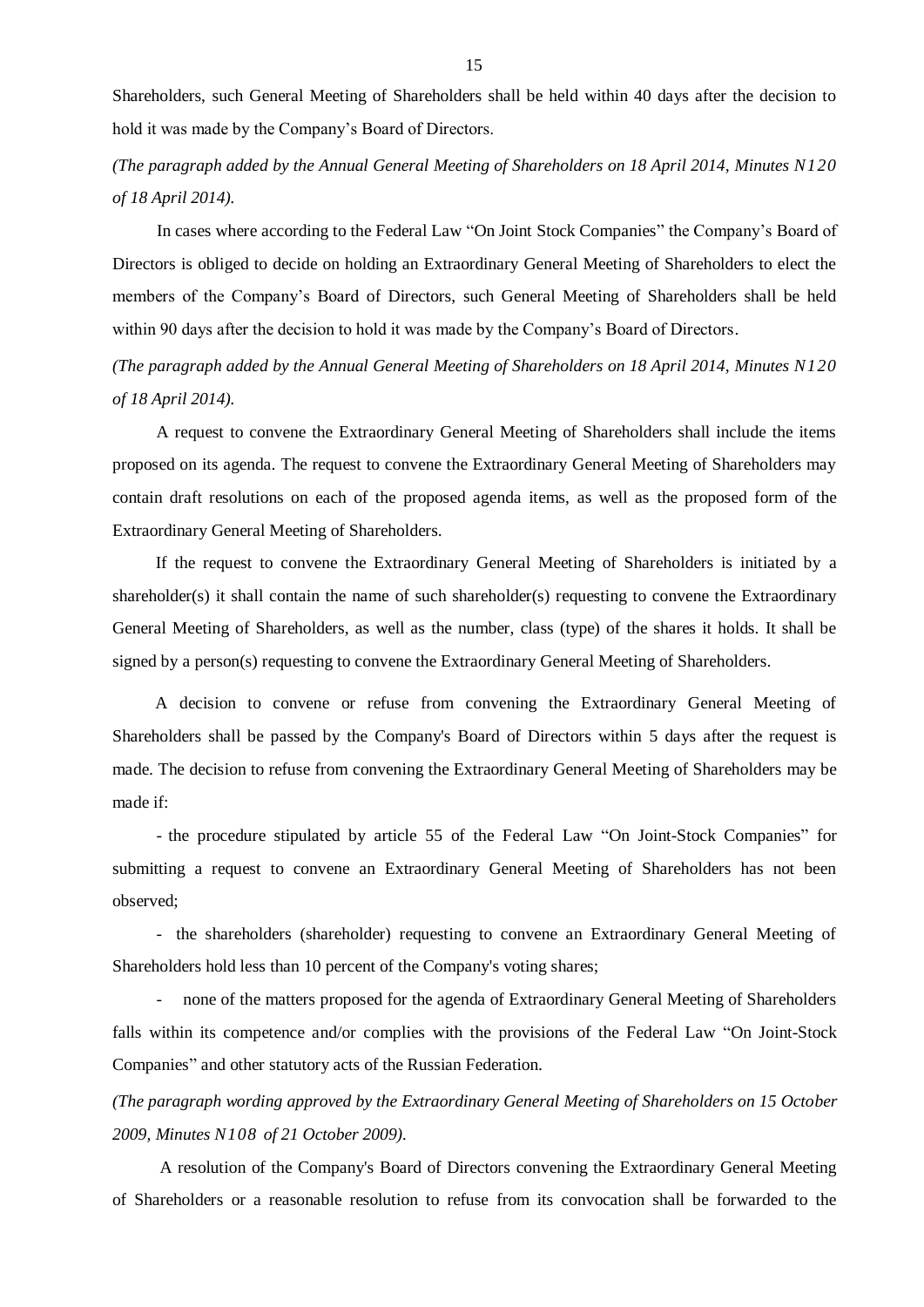persons requesting such convocation not later than 3 days after such resolution is passed. The decision of the Board of Directors to refuse from convening the EGM may by challenged in court.

*(The paragraph wording approved by the Extraordinary General Meeting of Shareholders on 15 October 2009, Minutes N108 of 21 October 2009).*

Should the Board of Directors fail to make a decision to convene the Extraordinary General Meeting of Shareholders within the established timelines or refuse from its convocation, the Extraordinary General Meeting of Shareholders may be convened by the bodies and persons requesting its convocation. In such case, the expenses relating to preparation and conduct of the Extraordinary General Meeting of Shareholders may be reimbursed at the expense of the Company's funds by resolution of the Extraordinary General Meeting of Shareholders.

9.15. The Counting Committee shall verify credentials and register persons attending the General Meeting of Shareholders, determine if the General Meeting of Shareholders is in quorum, explain matters arising out of exercising by shareholders (or their representatives) of their voting right at the general meeting, clarify the procedure of voting on the items put to the vote, ensure compliance with the established voting procedure and the right of shareholders to take part in voting, count the votes and sum up voting results, draw up minutes on voting results and hand over the voting ballots to the archives.

The Counting Commission's functions may be imposed on the Company's registrar by resolution of the General Meeting of Shareholders.

9.16. Any shareholder shall have the right to attend the General Meeting of Shareholders personally or through its representative. The shareholder's representative at the General Meeting of Shareholders shall act within the powers provided for by the Federal Laws or Acts of the competent federal or local authorities or under a power of attorney executed in writing under Clauses 4 and 5 of Article 185 of the Civil Code of the Russian Federation or notarized.

If any shares are transferred after the date of compiling the list of shareholders entitled to participate in the General Meeting of Shareholders but before the date of the meeting, a person entered on such list shall issue a power of attorney to the transferee or vote at the General Meeting of Shareholders in accordance with the transferee's instructions, if it is provided for by the share transfer agreement.

*(The paragraph wording has approved by the Annual General Meeting of Shareholders on 18 April 2014, Minutes N120 of 18 April 2014).*

9.17. The General Meeting of Shareholders shall be deemed duly constituted, if the shareholders having in aggregate more than a half of the voting rights on the Company's outstanding shares take part in the meeting.

In the absence of quorum required to conduct the Annual General Meeting of Shareholders, an adjourned General Meeting of Shareholders with the same agenda shall be conducted. In the absence of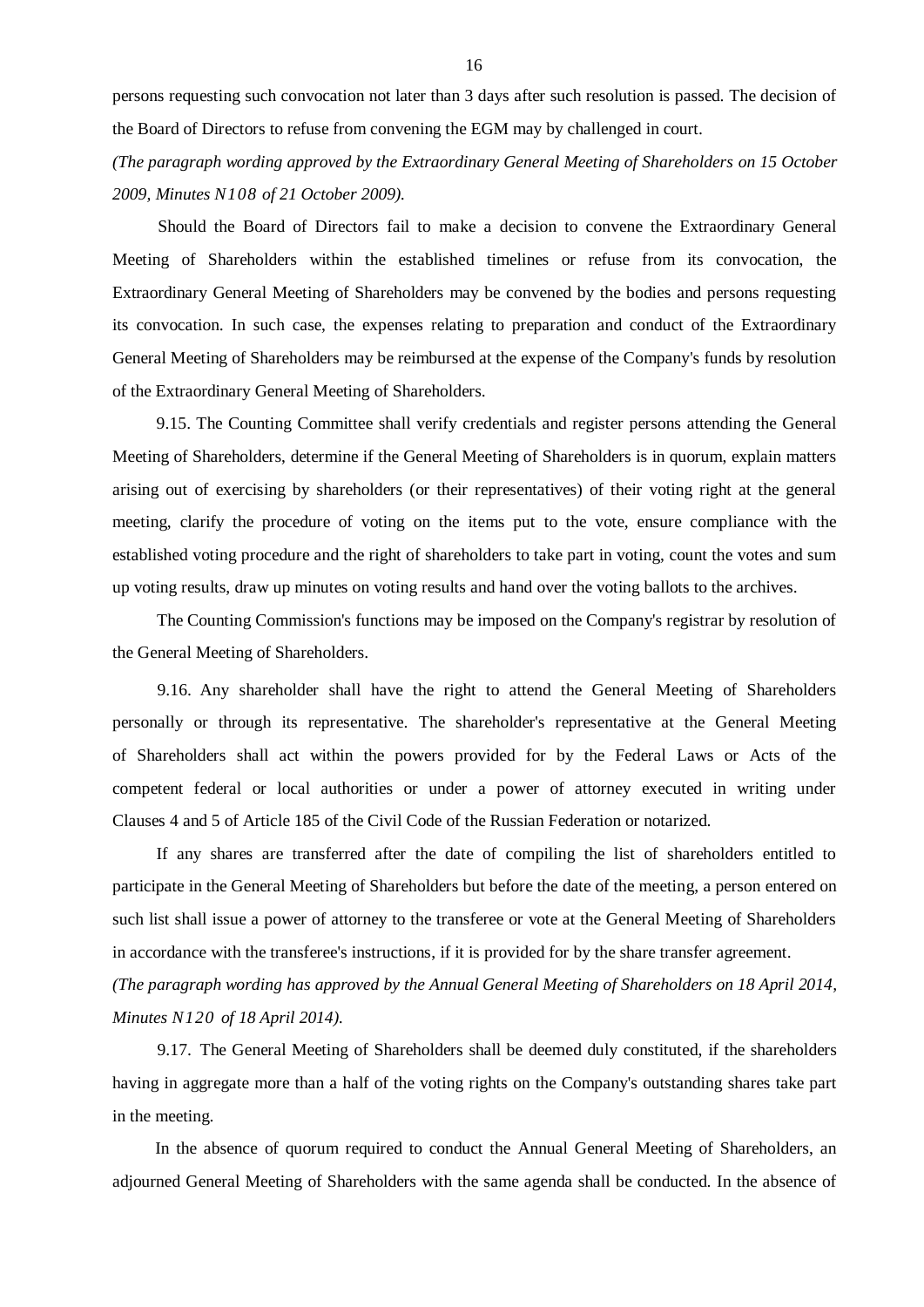quorum required to conduct the Extraordinary General Meeting of Shareholders, an adjourned Extraordinary General Meeting of Shareholders with the same agenda may be conducted.

An adjourned General Meeting of Shareholders shall be deemed duly constituted, if the shareholders holding in aggregate no less than 30% percent of voting rights on the Company's outstanding shares take part in the meeting.

In holding an adjourned General Meeting of Shareholders in less than 40 days after the invalid General Meeting of Shareholders, the persons entitled to participate in the General Meeting of Shareholders shall be determined in accordance with the list of persons entitled to participate in the invalid General Meeting of Shareholders.

9.18. The voting principle at the General Meeting of Shareholders shall be "one vote per voting share", save for cumulative voting as provided for by these Articles of Association.

9.19. In holding the General Meeting of Shareholders, except for a meeting conducted in the form of absentee voting, the persons entered on the list of those entitled to take part in the meeting or their representatives shall be entitled to attend the meeting or send filled out ballots to the Company. At determining the quorum or summing up voting results there shall be taken into account the votes represented by the voting ballots received by the Company not later than 2 days before the date of the General Meeting of Shareholders.

Voting at the General Meeting of Shareholders held in absentee form shall be conducted by ballots. The form and text of the ballot shall be approved by the Company's Board of Directors. The ballot shall be served against receipt to each person appearing on the list of those entitled to participate in the General Meeting of Shareholders no later than 30 days before the General Meeting of Shareholders. The ballot shall be delivered by registered mail. Should the ballot be sent to a shareholder residing abroad, such ballot shall be sent by international courier service.

9.20. The minutes of the General Meeting of Shareholders shall be made in two original copies not later than 3 (three) business days after its closing date. Both original copies shall be signed by the Chairman and the Secretary of the General Meeting of Shareholders.

The minutes of the General Meeting of Shareholders shall be posted on the Company's website in the Internet not later than 2 (two) business days after the minutes have been drawn up.

*(The paragraph wording approved by the Annual General Meeting of Shareholders on 18 April 2014, Minutes N120 of 18 April 2014).*

9.21. The General Meeting of Shareholders shall be held in Moscow.

The procedure for holding a General Meeting of Shareholders, Extraordinary General Meetings of Shareholders and other matters not covered by these Articles of Association shall be governed by the Regulations on the General Meeting of Shareholders of the Company adopted by the General Meeting of Shareholders.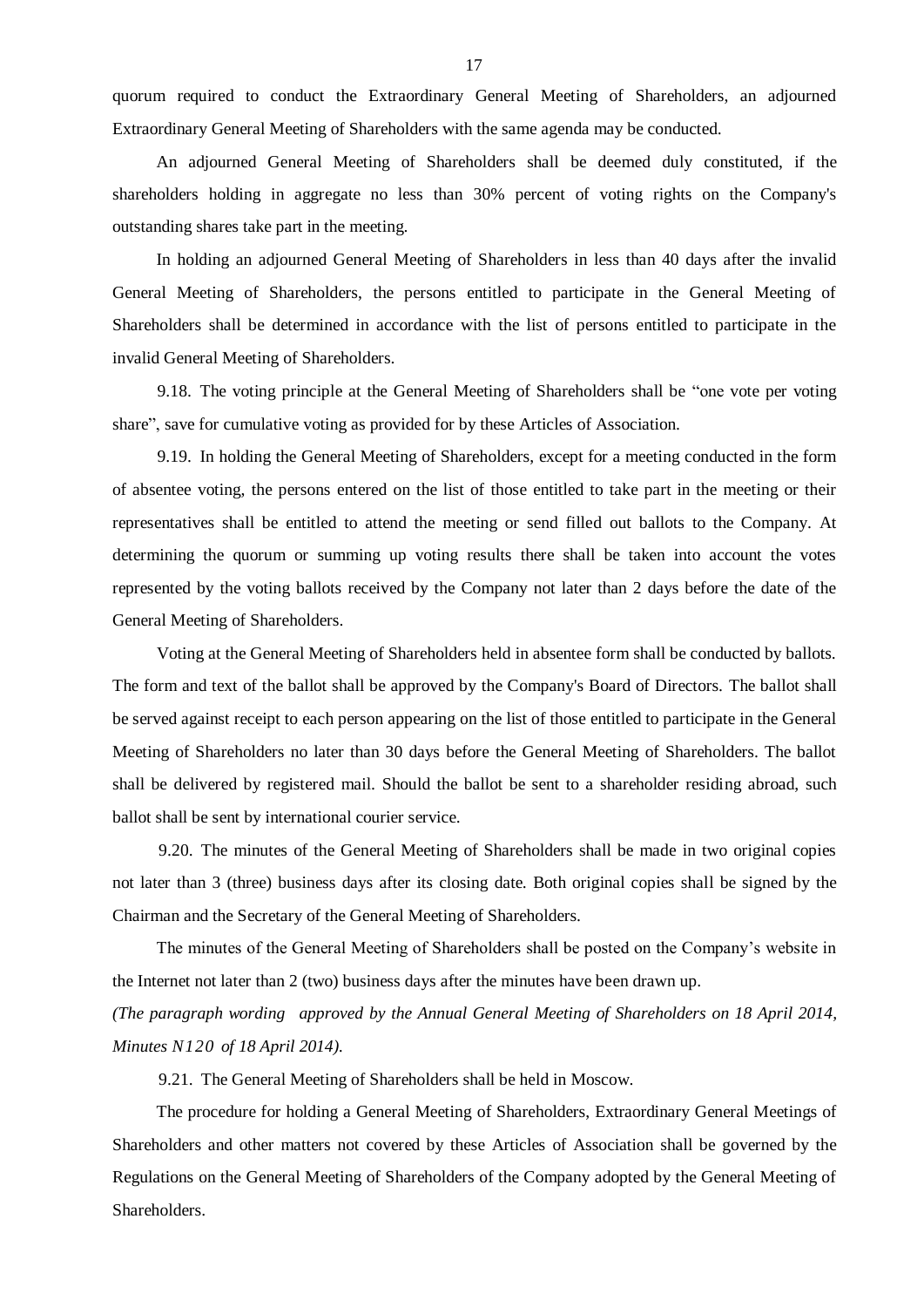*(The paragraph wording approved by the Annual General Meeting of Shareholders on 18 April 2014, Minutes N120 of 18 April 2014).*

#### **Board of Directors**

9.22. The Board of Directors shall perform overall management of the Company's activities, save for the matters referred by the Federal Law "On Joint-Stock Companies" and these Articles of Association to the competence of the General Meeting of Shareholders.

The competence of the Board of Directors shall include the following matters:

1) Defining priority lines of the Company's business;

2) Convening Annual and Extraordinary General Meetings of Shareholders, save the events provided for by Paragraph 8, Article 55 of the Federal Law "On Joint-Stock Companies";

3) Approving agenda of the General Meeting of Shareholders;

4) Fixing the date of compiling the list of persons entitled to participate in the General Meeting of Shareholders and other matters referred to the competence of the Company's Board of Directors in accordance with the provisions of Chapter VII of the Federal Law "On Joint-Stock Companies" and related to preparation and conduct of the General Meeting of Shareholders;

5) Placing by the Company of additional shares into which the Company's placed preferred shares of a certain type, convertible into ordinary shares or preferred shares of other types, are converted, unless such placement is related to increasing the Company's authorized capital, as well as placing by the Company of bonds and other issuable securities, save for the shares;

*(The paragraph wording approved by the Annual General Meeting of Shareholders on 18 April 2014, Minutes N120 of 18 April 2014).*

6) Increasing the Company's authorized capital via placement of additional shares within the number and category of authorized shares, save as provided for by the applicable law;

7) Introducing amendments to the Company's Articles of Association as a result of placement of the Company's shares, including amendments related to the increase of the authorized capital;

8) Introducing amendments to the Company's Articles of Association due to establishment of new branches and representative offices or their liquidation;

9) Determination of price (monetary value) of assets, offering price or procedure of determining it, as well as issued securities redemption price in the cases provided for by the Federal Law "On Joint Stock Companies";

*(The paragraph wording approved by the Annual General Meeting of Shareholders on 18 April 2014, Minutes N120 of 18 April 2014).*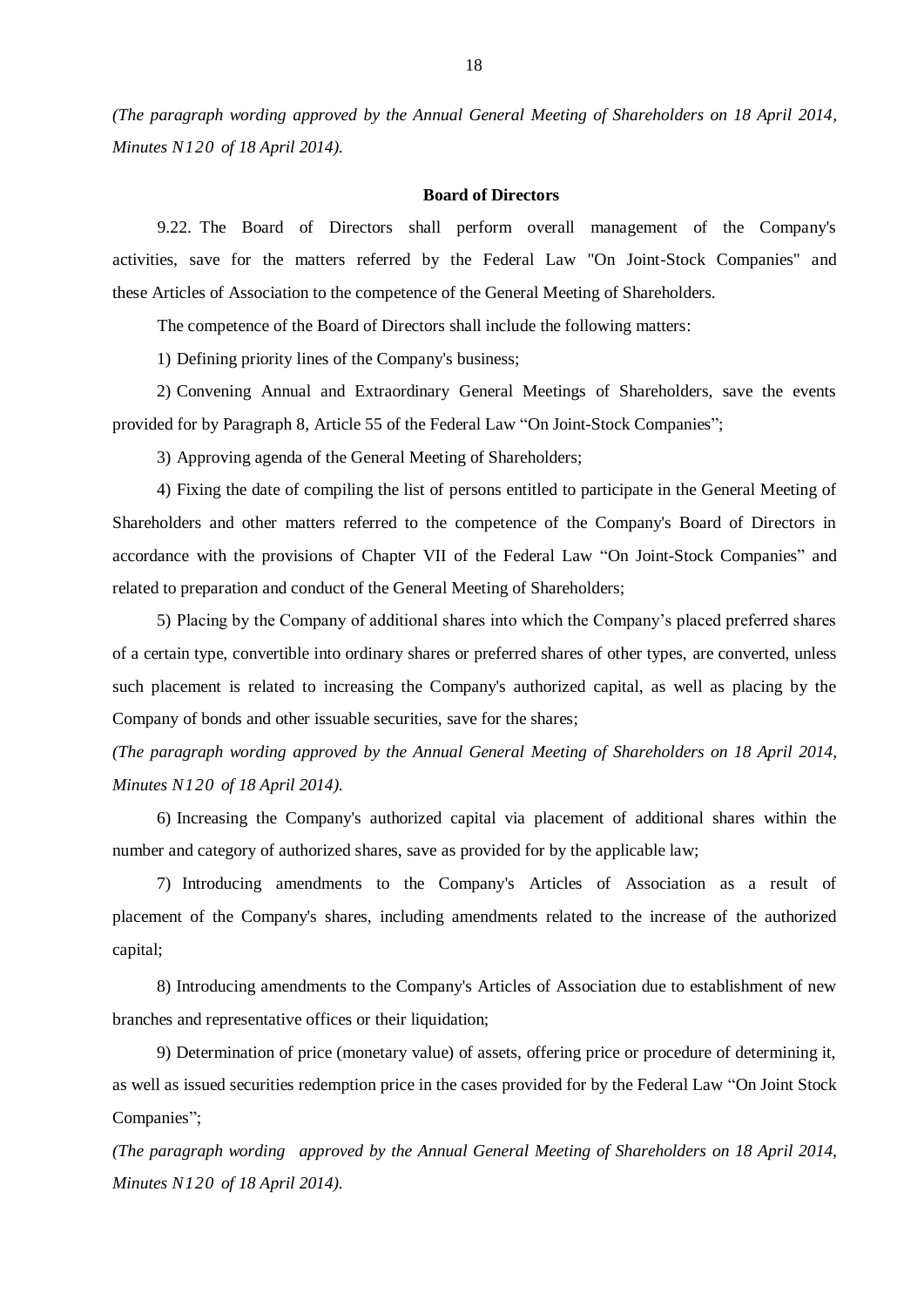10) Acquisition of the Company's outstanding shares, bonds or other securities in the cases provided for by the Federal Law "On Joint Stock Companies" and other federal laws;

*(The paragraph wording approved by the Annual General Meeting of Shareholders on 18 April 2014, Minutes N120 of 18 April 2014).*

11) Forming the Company's collegial executive body (Management Board), including determination (change) of its quantitative composition, election and early termination of powers of its members, save the election of chairman of the collegial executive body (Chairman of the Management Board);

*(The sub-paragraph wording approved by the Extraordinary General Meeting of Shareholders on 15 October 2009, Minutes N 108 of 21 October 2009)*

12) Recommendations on the amount of remuneration and compensations payable to the members of the Company's Revision Commission and determination of the size of remuneration payable for the Auditor's services;

13) Recommendations on the amount of dividend on the shares and its payment procedure;

14) Using the Company's Reserve Fund and other funds;

15) Approval of the Company's internal documents, save the internal documents which shall be approved by the General Meeting of Shareholders in accordance with the Federal Law "On Joint-Stock Companies", and the Company's other internal documents, which approval is referred by the Articles of Association to the competence of the Company's executive bodies;

16) Establishment and liquidation of the Company's branches, opening and closing the Company's representative offices;

17) Approval of major transactions in the cases provided for by Chapter Х of the Federal Law "On Joint-Stock Companies";

18) Approval of related party transactions provided for by Chapter XI of the Federal Law "On Joint-Stock Companies";

19) Approval of the Company's Registrar and the terms and conditions of the contract with such Registrar, renewal and termination of the Contract with it;

20) Approval of the Company's long-term and annual business plans, including investment projects approved under Sub-paragraph 21 hereof;

21) Making decisions on new investment projects or expansion of the existing investment projects, including those considered upon approval of the Company's long-term and annual business plans, if the amount of investments exceeds 5 (Five) % of the Company's book value determined based on the Company's accounts as of the last accounts date;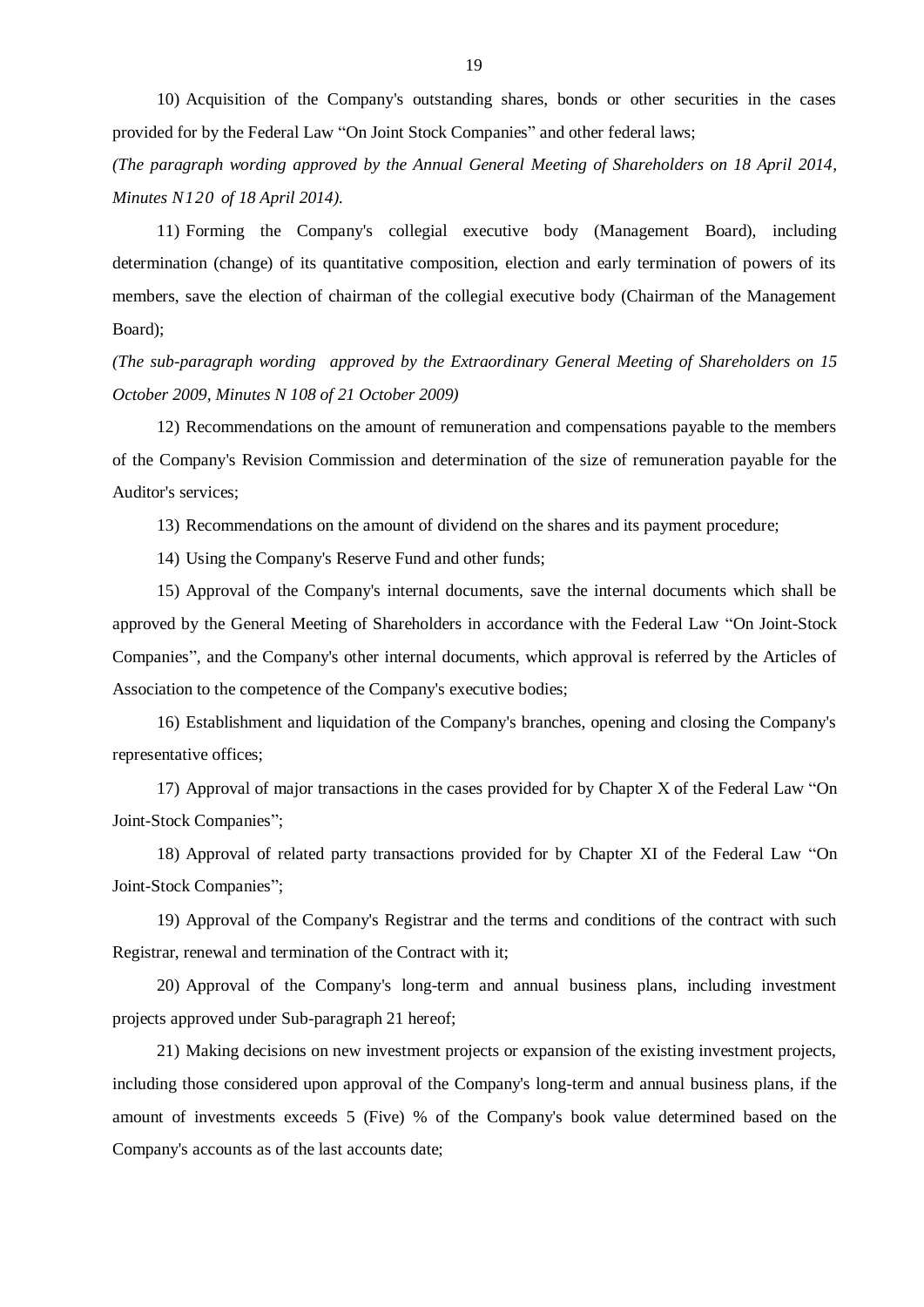22) Making decisions on acquisition or sale of the Company-owned shares (participation interests) in legal entities, their pledge or creation of any other encumbrances in relation to such shares (participation interests) or consummating any other transactions with such shares (participation interests);

23) Making decisions on acquisition, re-issuance of or refusal from licenses for the right to use subsurface mineral resources, including participation in tenders or auctions in accordance with the Subsoil Use Law;

24) Approval of a transaction or several interrelated transactions on fund raising (including loans, credits, pledge or security) or direct or indirect acquisition, disposal or possibility of disposal by the Company of any assets, if the amount of such financing or the value of such assets makes up 5 (five) to 25 (twenty-five) per cent of the Company's assets book value determined based on the Company's accounting statements as of the last reporting date, excluding transactions concluded in the ordinary course of the Company's business;

*(The subparagraph wording approved by the Annual General Meeting of Shareholders on 18 April 2014, Minutes N120 of 18 April 2014).*

25) Making decisions on filing an application to list the Company's shares and (or) issuable securities of the Company convertible into its shares*;*

*(The paragraph wording approved by the Annual General Meeting of Shareholders on 18 April 2014, Minutes N120 of 18 April 2014).*

26) Making decisions on approval of documents pertaining to the issue of additional shares or other issuable securities, including decisions to issue shares or other issuable securities, prospectus for public offering of shares or other issuable securities and reports on results of issuing shares or the Company's other issuable securities;

27) Approval of a procedure for compiling, approval, adjustment and supervising implementation of the Company's and its subsidiaries' business plans, as well as capital investments made under such business plans;

28) Submitting any major transactions, the amount of which exceeds 25% - 50% of the Company's assets book value in the cases provided for by Chapter X of the Federal Law "On Joint-Stock Companies" for the consideration by the General Meeting of Shareholders;

29) Submitting the matters specified in Sub-paragraphs 2, 6, 7, 13-18, 20, 21 of Paragraph 9.2 of the Company's Articles of Association for consideration by the General Meeting of Shareholders.

*(The sub-paragraph wording approved by the Extraordinary General Meeting of Shareholders on 15 October 2009, Minutes N108 of 21 October 2009)*

30) Other issues provided for by the Federal Law "On Joint-Stock Companies" and the Company's Articles of Association.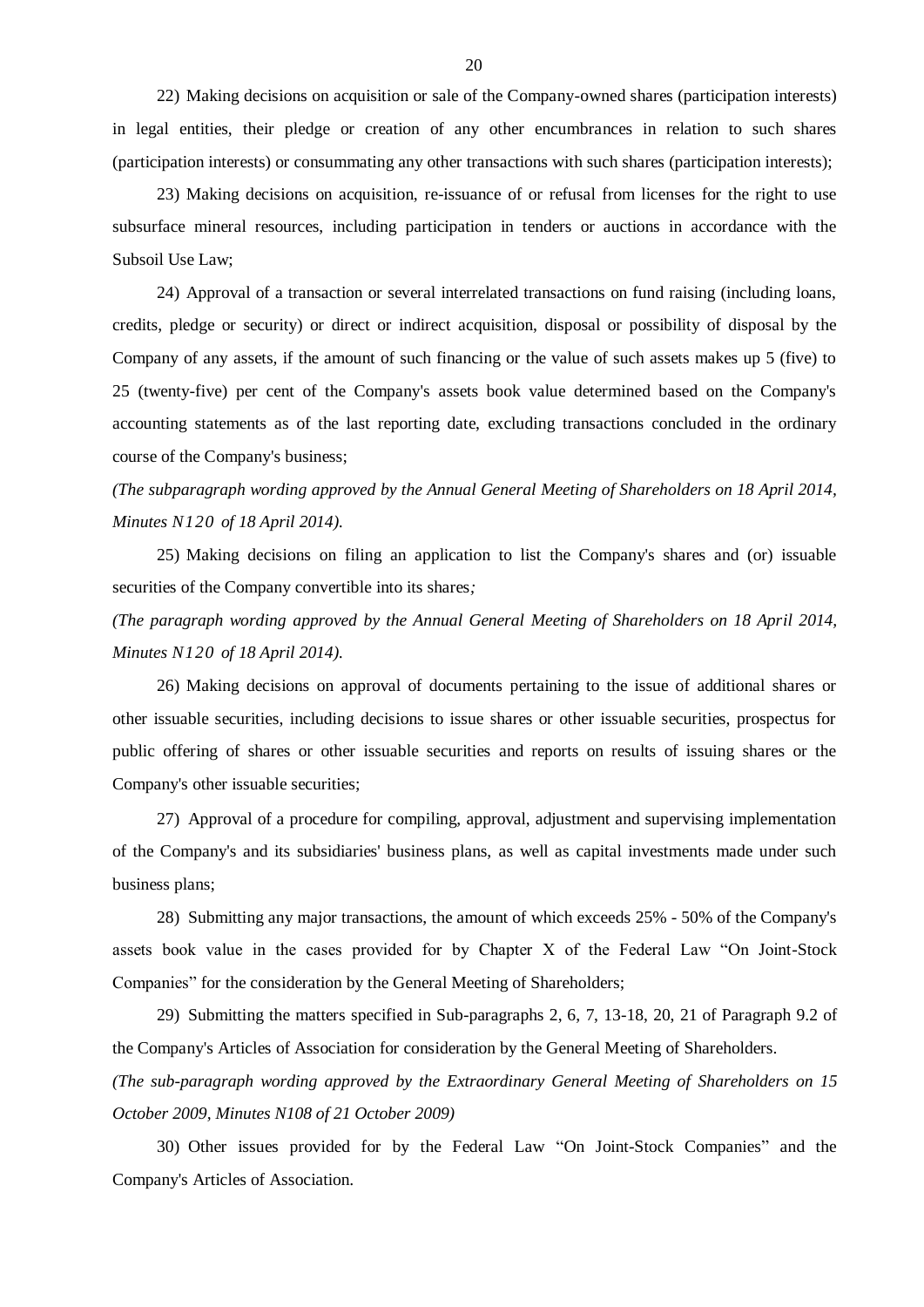The matters referred to the competence of the Company's Board of Directors shall not be resolved by the Company's executive body.

The Board of Directors, as advised by the Chairman of the Management Board, shall be entitled to resolve other matters beyond its competence (save for the matters falling within the competence of the General Meeting of Shareholders), when the decisions may have a significant impact on the Company's business.

*(A new paragraph introduced by the Extraordinary General Meeting of Shareholders on 15 October 2009, Minutes N108 of 21 October 2009)*

9.23. The General Meeting of Shareholders shall elect 9 members to the Company's Board of Directors.

*(The paragraph wording approved by the Extraordinary General Meeting of Shareholders on 29 July 2008, Minutes No. 104 as of July 30, 2008)*

The General Meeting of Shareholders shall elect members to the Board of Directors by cumulative voting as provided for by the Federal Law "On Joint-Stock Companies" and the Company's Articles of Association, for the period until the next Annual Meeting of Shareholders.

Persons elected to the Board of Directors may be re-elected an unlimited number of times. An individual (physical person) only may become a member of the Board of Directors.

The powers of all members of the Board of Directors may be early terminated if so resolved by the General Meeting of Shareholders.

A member of the Board of Directors may at any time voluntarily retire from its responsibilities by giving a prior notice thereof in writing to the other members of the Board of Directors. In this case, the Board of Directors shall convene the General Meeting of Shareholders, which shall early terminate the powers of all the members of the Board of Directors and elect the new members of the Board of Directors.

9.24. Should the number of members of the Company's Board of Directors become less than the number required to achieve a quorum set by the Company's Articles of Association, the Board of Directors shall convene an Extraordinary General Meeting of Shareholders in order to elect the new composition of the Board of Directors. The remaining members of the Company's Board of Directors shall only be entitled to adopt resolutions convening such Extraordinary General Meeting of Shareholders.

9.25 The Chairman of the Board of Directors shall be elected by and from among the members of the Board of Directors by a majority of votes of the total number of the members of the Board of Directors.

The Board of Directors may at any time re-elect its Chairman by a majority of votes of the total number of members of the Board of Directors.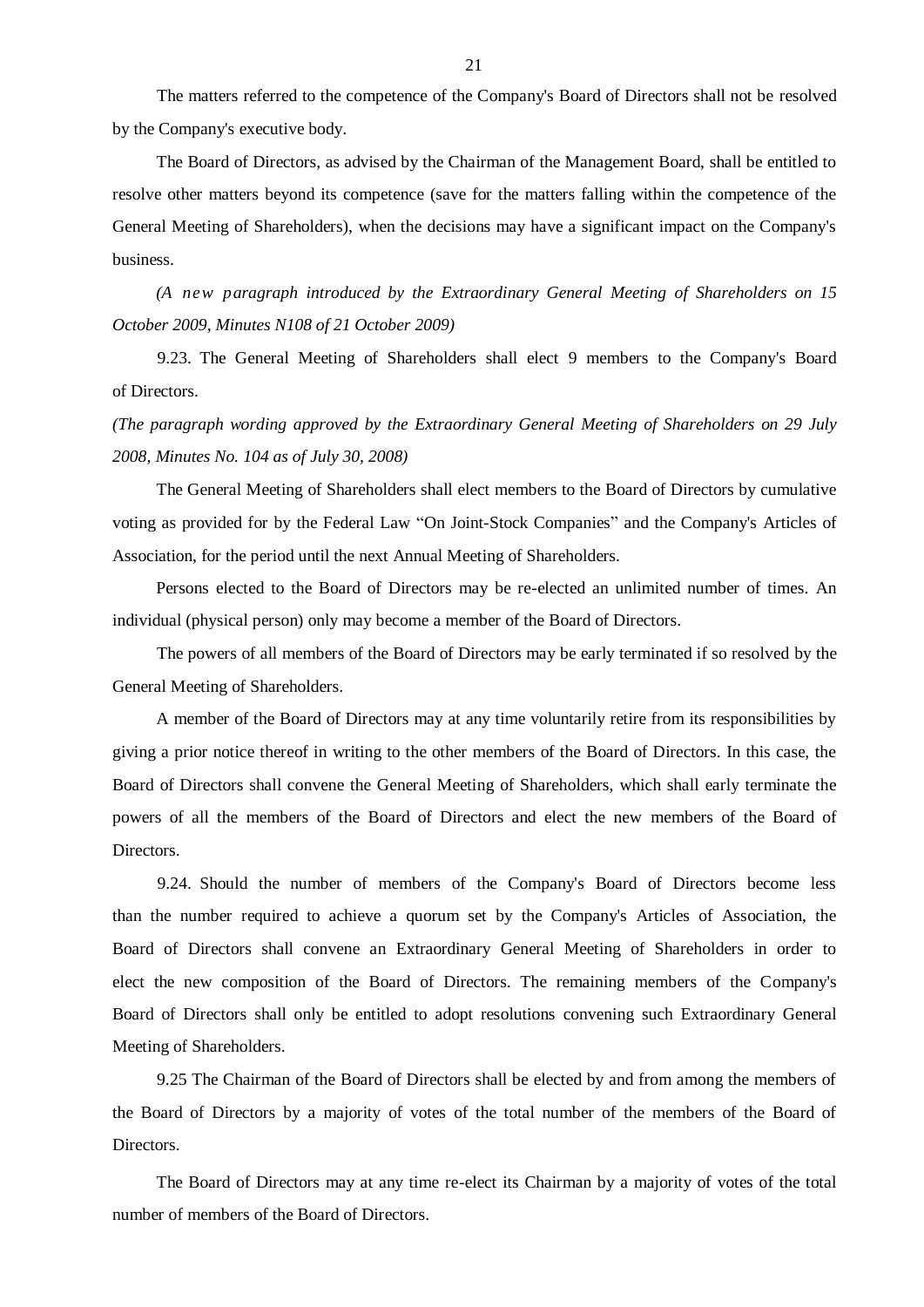Chairman of the Board of Directors shall:

- arrange the work of the Company's Board of Directors;
- convene the meetings of the Board of Directors, preside at such meetings or organize absentee voting;
- organize taking of Minutes at the meetings;
- preside at the General Meeting of Shareholders.

9.26. In the absence of Chairman of the Board of Directors, its functions shall be performed by one of the members of the Board of Directors according to the resolution of the Board of Directors passed by a majority of votes of its members attending the meeting.

9.27. The meeting of the Board of Directors shall be convened by the Chairman of the Board of Directors on its own initiative or on request of any member of the Board of Directors, the Revision Commission, the Company's auditor, the executive body or shareholders holding in aggregate not less than 10% of the Company's voting shares. The Meetings of the Board of Directors shall be conducted when appropriate, but not less than once every three months.

The notification regarding the meeting of the Board of Directors shall be made in writing and delivered to each member of the Board of Directors by electronic means of communication (e-mail, fax) no later than 7 days before the date of the meeting of the Board of Directors, unless all the members of the Board of Directors approve a shorter term in writing.

*(The paragraph wording approved by the Extraordinary General Meeting of Shareholders on 15 October 2009, Minutes No. 108 as of 21 October 2009)*

The notification shall contain the date, time and venue of the meeting of the Board of Directors and its agenda specifying in detail the items submitted for the meeting consideration together with copies of the relevant documents to be approved by the meeting;

*(The paragraph wording approved by the Extraordinary General Meeting of Shareholders on 15 October 2009, Minutes No. 108 as of 21 October 2009)*

The Board of Directors may not consider items not included in the notification regarding the meeting, nor shall they consider the items included therein but not provided with the enclosed copies of the documents to be considered in respect of such items, unless all the members of the Board of Directors unanimously resolve to consider such items at the meeting of the Board of Directors.

9.28. The meeting shall be deemed duly constituted if it is attended by not less than a half of the elected members of the Board of Directors. In determining the quorum and results of voting on the agenda items, a written opinion of the absent members of the Board of Directors shall be taken into account.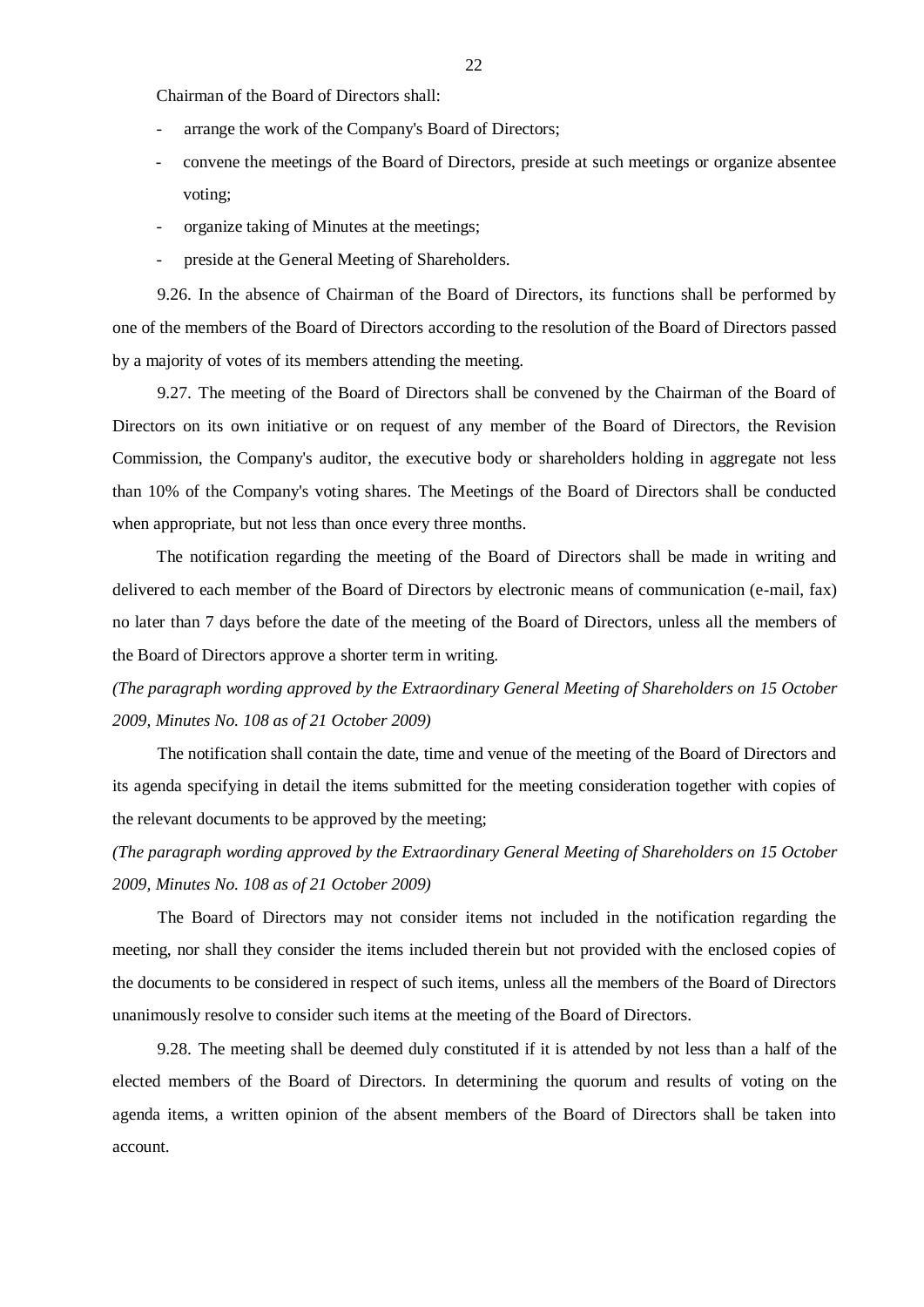9.29. In making decisions at the meeting of the Board of Directors, each member of the Board of Directors shall have one vote. The members of the Board of Directors shall not transfer their votes to other persons, including other members of the Board of Directors.

9.30. The resolutions of the Board of Directors on the matters specified in sub-paragraphs 1, 5, 6, 9-11, 19, 21-29 of Paragraph 9.22 hereof shall be passed by the Board of Directors, if 8 (Eight) Directors cast their votes for such resolution.

*(The paragraph wording approved by the Extraordinary General Meeting of Shareholders on 29 July 2008, Minutes No. 10 as of 30 July 2008).*

The resolutions on any other matters of the Meeting of the Board of Directors shall be passed by a simple majority of votes of the members of the Board of Directors attending the meeting, unless otherwise provided for by the Federal Law "On Joint-Stock Companies".

The resolution on the matter specified in sub-paragraph 11 of Paragraph 9.22 in terms of determination (change) of the quantitative composition of the Management Board and election of its members shall be passed by the Board of Directors solely on request of the Chairman of the Management Board.

*(A new paragraph introduced by the Extraordinary General Meeting of Shareholders on 15 October 2009, Minutes No. 108 as of 21 October 2009).*

9.31. Should the Chairman of the Board of Directors be unable to conduct the meeting of the Board of Directors in the form of joint attendance, it shall be entitled to conduct absentee voting to resolve certain issues.

9.32. The minutes shall be kept at the meeting of the Board of Directors, and shall be drawn up within 3 days following its date. The minutes shall contain the following:

- venue and time of the meeting;

- persons attending the meeting;
- agenda of the meeting;
- items put to the vote and voting results;
- decisions made.

9.33. The minutes of the meeting of the Board of Directors shall be signed by its Chairman who is responsible for the correctness of the minutes.

9.34. During the period of exercising their duties the members of the Board of Directors may be paid a remuneration and/or receive compensation of any expenses related to performance of their functions as members of the Board of Directors. The size of such remuneration and compensation shall be determined by resolution of the General Meeting of Shareholders.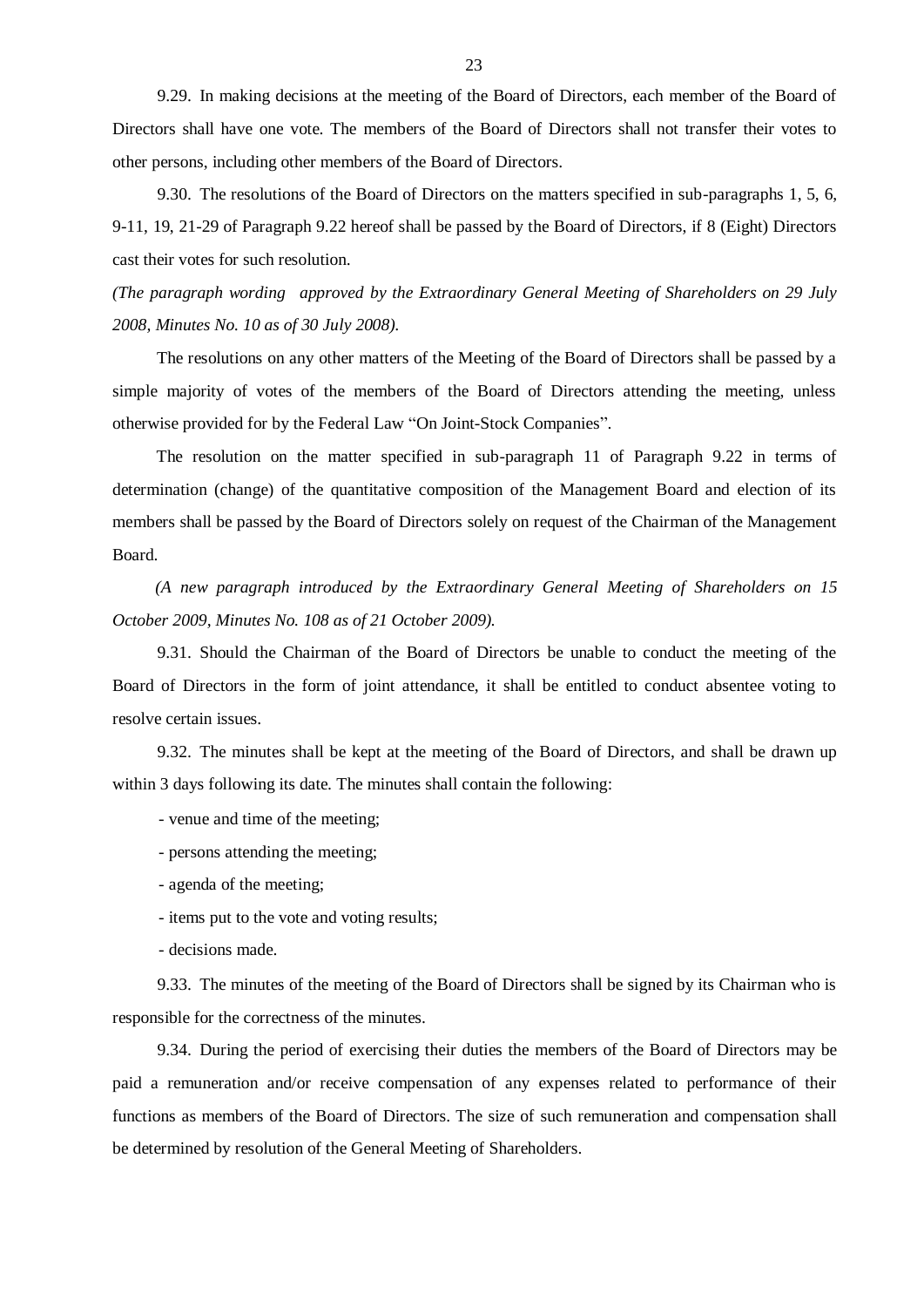9.35. The members of the Board of Directors shall be liable to the Company for any losses caused to the Company through their faulty actions (or omission), unless other basis and scope of liability are established by federal laws.

#### **Sole and Collegial Executive Body**

#### **(Chairman of the Management Board and Management Board)**

9.36. The management of the Company's day-to-day operations shall be carried out by the Company's sole executive body (Chairman of the Management Board) and collegial executive body (Management Board). The Chairman of the Management Board and the Management Board itself shall be subordinated to the Board of Directors and the General Meeting of Shareholders.

The Chairman of the Management Board shall head the Management Board, organize its work and its meetings, as well as implementation of resolutions passed by the General Meetings of Shareholders and the meetings of the Board of Directors.

9.37. By resolution of the General Meeting of Shareholders, the powers of the Company's sole executive body (Chairman of the Management Board) may be delegated to a commercial organization (Management Company) or individual entrepreneur (Manager) under a contract. A resolution to delegate the powers of the sole executive body (Chairman of the Management Board) to the Management Company or Manager shall be adopted at the General Meeting of Shareholders as advised by the Board of Directors only.

9.38. The competence of the Chairman of the Management Board shall include the management of all matters on the Company's day-to-day operations, excluding those falling within the sole competence of the General Meeting of Shareholders and the Company's Board of Directors.

9.39. The Chairman of the Management Board shall without the Power of Attorney act on behalf of the Company and:

- Manage the Company's day-to-day operations;

- Represent the Company's interests inside and outside the Russian Federation;

- Administer the Company's assets and funds and consummate transactions on behalf of the Company. The Chairman of the Management Board shall be entitled to consummate transactions that require approval by the General Meeting of Shareholders or the Board of Directors only after the relevant decision is passed by the General Meeting of Shareholders or the Board of Directors;

- Approve the staff schedule, regulations of the Company's structural subdivisions, job descriptions and wages for all the positions included into the staff schedule;

- Issue orders and give instructions obligatory for all the Company's employees;

- Organize the Company's bookkeeping and accounting;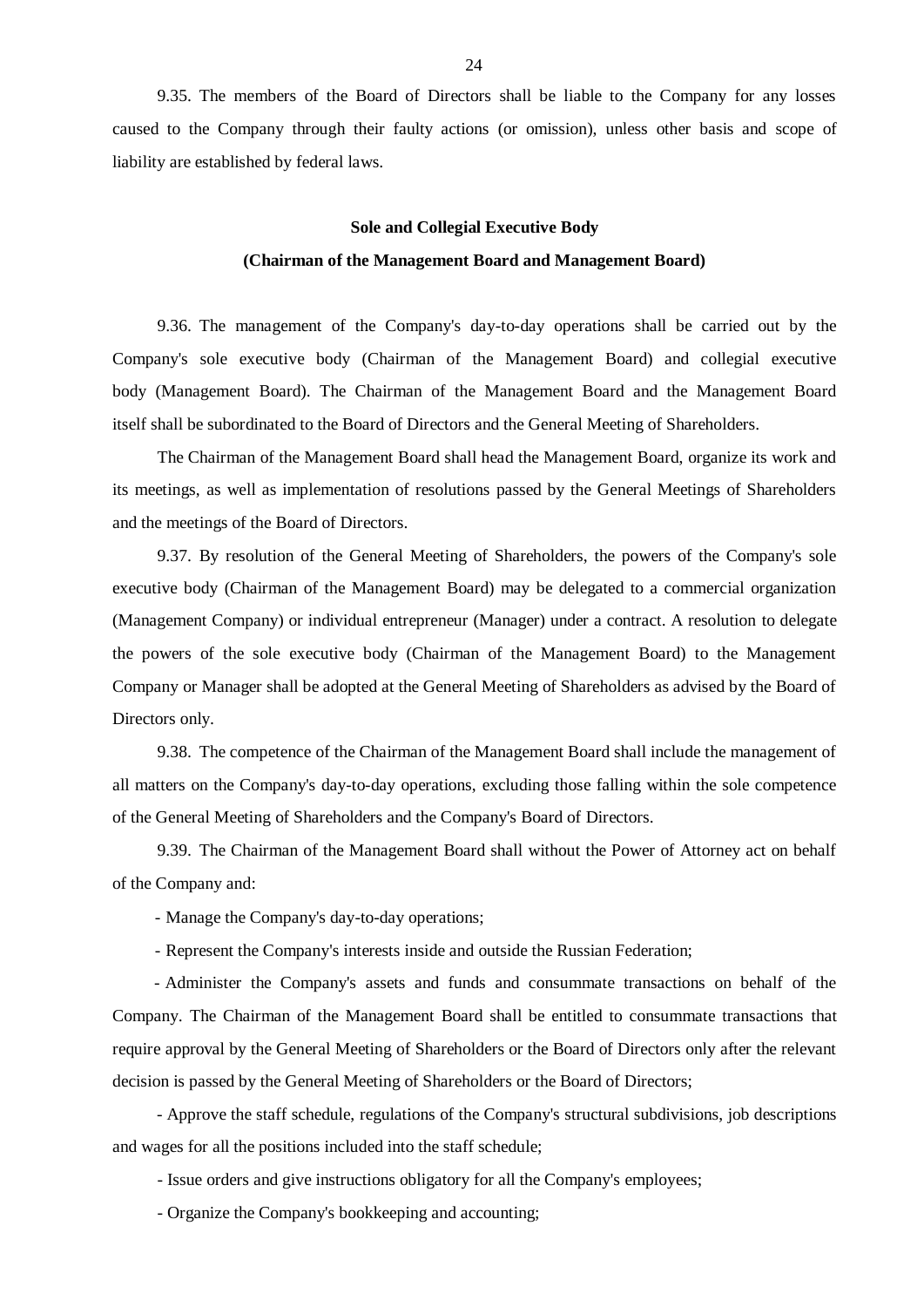- Control the due receipt of funds and compliance of any spending with the Company's annual business-plan;

- Have the right of first signature on financial documents;

- Enter into employment contracts with the Company's employees, apply punishment or incentive measures;

- Issuer powers of attorney on behalf of the Company.

- Prepare and submit for approval by the Board of Directors any resolutions to issue shares, offering memorandums and reports on results of securities issue;

- Open the Company's bank accounts;

- Appoint persons representing the Company at the Meetings of Shareholders (participants) of the companies whose shares are owned by the Company;

- Submit to the Company's Board of Directors proposals on the personal and quantitative composition of the Management Board;

Submit for the consideration of the Board of Directors the matters that do not fall within the competence of the Board of Directors (save the matters falling within the competence of the General Meeting) but may have a significant impact on the Company's business.

*(The paragraph wording approved by the Extraordinary General Meeting of Shareholders on 15 October 2009, Minutes N108 of 21 October 2009)*

9.40. The Chairman of the Management Board and its First Deputy shall issue powers of attorney to act on behalf of the Company.

9.41. The Chairman of the Management Board at its own discretion may present any issue for consideration by the Management Board meeting within his competence in order to make a collegial decision.

9.42 The Chairman of the Management Board shall be elected by the General Meeting of Shareholders for the period of five years and may be re-elected an unlimited number of times.

9.43. The rights and obligations, as well as the term and amount of remuneration of the Chairman of the Management Board shall be determined by the Federal Law "On Joint Stock Companies", other legal acts of the Russian Federation and by an agreement entered into with the Company. The agreement on behalf of the Company shall be signed by the Chairman of the Board of Directors or a person duly authorized to do so by the Company's Board of Directors.

9.44. The General Meeting of Shareholders may at any time pass a resolution on early termination of powers of the Chairman of the Management Board and decide to form a new sole executive body.

9.45. The Board of Directors shall resolve the matters on forming the Management Board, including determination of its quantitative composition and election of its members, save the Chairman of the Management Board who is represented on the Management Board by virtue of his position.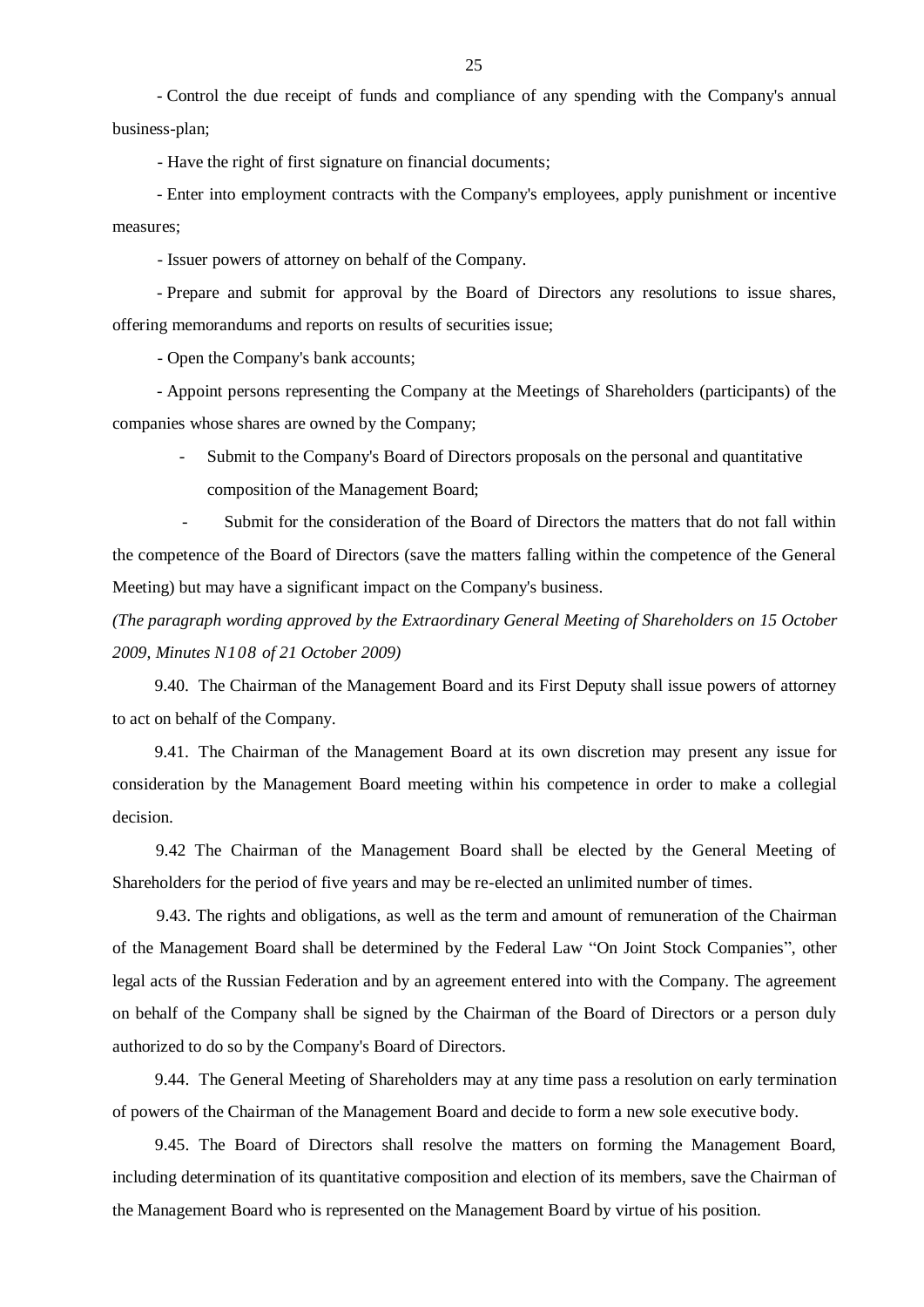Decisions to determine (change) the number or elect members of the Management Board shall be made by the Board of Directors solely as advised by Chairman of the Management Board.

The Management Board members shall be elected for the period of 5 years.

The powers of any Management Board member may be terminated ahead of time by resolution of the Board of Directors. In this case, a new member may be elected to the existing composition of the Management Board to replace the previous one whose powers were terminated earlier.

The Board of Directors may resolve to increase the number of members of the Management Board and elect new members of the Management Board.

The term of powers of the new Management Board members elected instead of those whose powers were terminated earlier or those elected in connection with an increase in the number of members of the Management Board shall cease simultaneously with the tenure of the remaining members of the Management Board.

## *(The paragraph wording approved by the Extraordinary General Meeting of Shareholders on 15 October 2009, Minutes N108 of 21 October 2009)*

9.46. The rights and obligations of the members of the Management Board to carry out the Company's day-to-day operations shall be determined by the Federal Law "On Joint Stock Companies", these Articles of Association, the Regulation on the Management Board and the agreement between the Company and any member of the Management Board. On behalf of the Company the agreement shall be signed by the Chairman of the Board of Directors or a person duly authorized by the Board of Directors.

9.47. The competence of the Management Board shall include:

1) identifying perspective lines of the Company's development in accordance with priority lines of the Company's business determined by the Board of Directors;

2) preparation and submission to the Board of Directors of long-term (for the period of 5 years) consolidated and annual business plans; annual reports, annual balance sheets, profit and loss statements and the Company's other year-end reporting;

3) approval of the subsidiaries' and affiliates' annual and long-term business plans;

4) approval of annual reports, annual balance sheets, profit and loss statements and other annual accounts of the Company's subsidiaries and affiliates;

5) summing up the performance results of the Company's business plans;

6) summing up the performance results of the subsidiaries' and affiliates' business plans;

7) implementation of personnel policy in the Company and its subsidiaries, approval of candidates to the positions of directors of the Company's departments, the sole executive bodies, deputy sole executive bodies and chief accountants of the Company's subsidiaries, as well as nomination of candidates to the subsidiaries' management bodies (including the board of directors, management board and revision commission);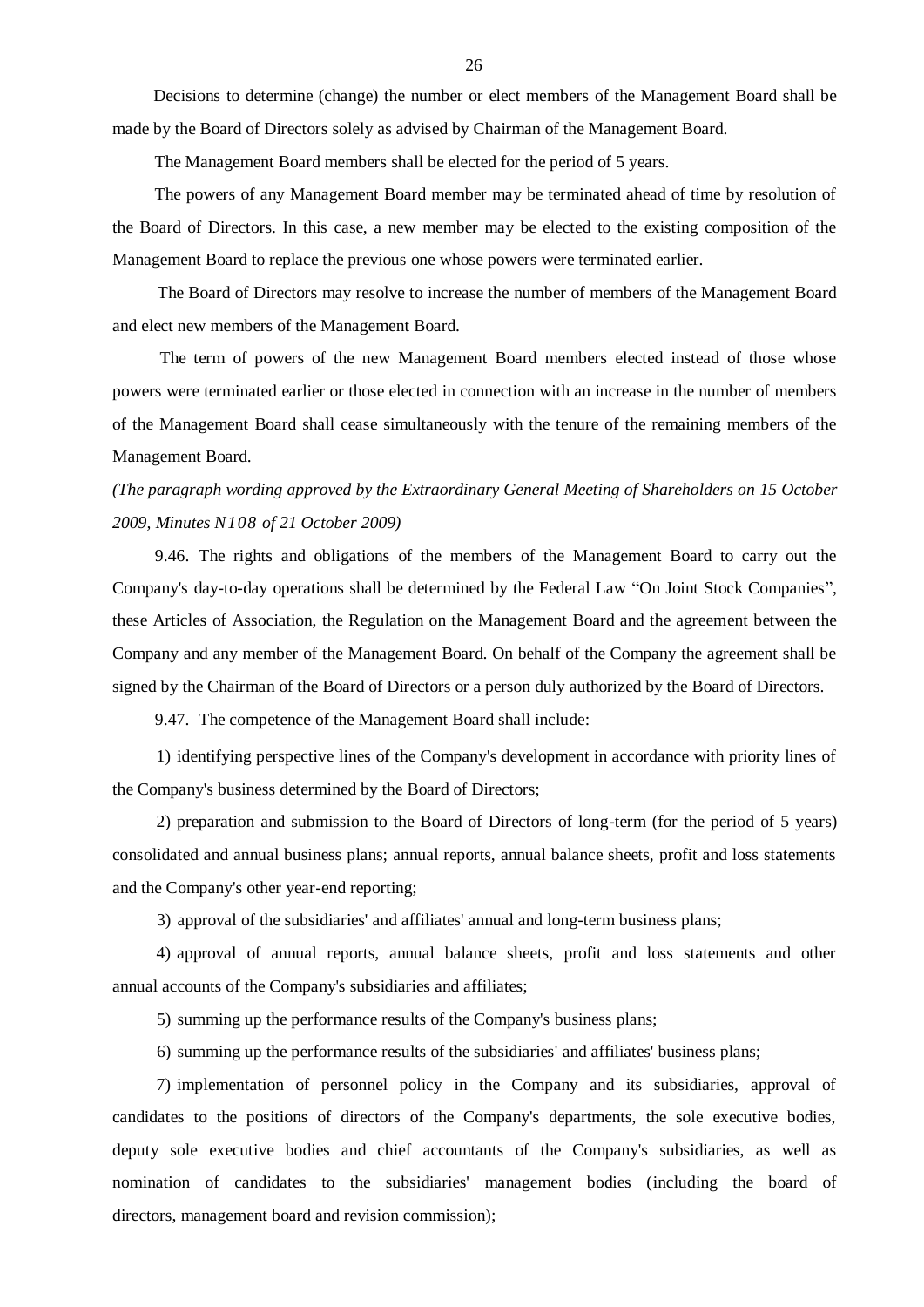8) analyzing and summing up the performance results of the Company's structural subdivisions, as well as working out recommendations on improvement of their performance;

9) organizing implementation of resolutions passed by the General Meeting of Shareholders and the Board of Directors;

10) making decisions to submit claims in the capacity of a shareholder (participant) of the Company's subsidiary;

11) approving the articles of association of the newly established subsidiary companies, introducing amendments to the articles of association of the newly established subsidiary companies and new editions of the subsidiaries' articles of association;

*(The sub-paragraph wording approved by the Extraordinary General Meeting of Shareholders on 15 October 2009, Minutes No. 108 as of 21 October 2009).*

12) passing resolutions on reorganization or liquidation of the Company's subsidiaries, as well as increase of their authorized capital;

13) approving related party and major transactions consummated by the Company's subsidiaries that require prior consent of the subsidiaries' supreme management bodies, excluding transactions consummated by the subsidiaries by and between themselves and with the Company;

*(The sub-paragraph wording approved by the Extraordinary General Meeting of Shareholders on 15 October 2009, Minutes No. 108 as of 21 October 2009)*

14) approval of the subsidiaries' auditors;

15) making decisions to transfer the powers of the sole executive bodies of the subsidiaries to a managing company or administrator and decisions to terminate the powers of the subsidiaries' sole executive bodies;

16) passing resolutions on acquisition or disposal by the subsidiaries of any shares (participation interests) in legal entities, their pledge or creation of other encumbrances in relation to such shares (participation interests) and consummation of any other transactions with such shares (participation interests);

17) making decisions on the subsidiaries' new investment projects or expansion of the existing investment projects, including those considered upon approval of the subsidiaries' long-term and annual business plans, if the amount of investments exceeds 5 (Five) % of the subsidiary's book value determined based on its accounts as of the last accounts date;

18) Approval of a transaction or several interrelated transactions on fund raising (including loans, credits, pledge or security) or direct or indirect acquisition, disposal or possibility of disposal by a subsidiary company of any assets, if the amount of such financing or the value of such assets makes up 5 (five) to 25 (twenty-five) per cent of the subsidiary company's assets book value determined based on its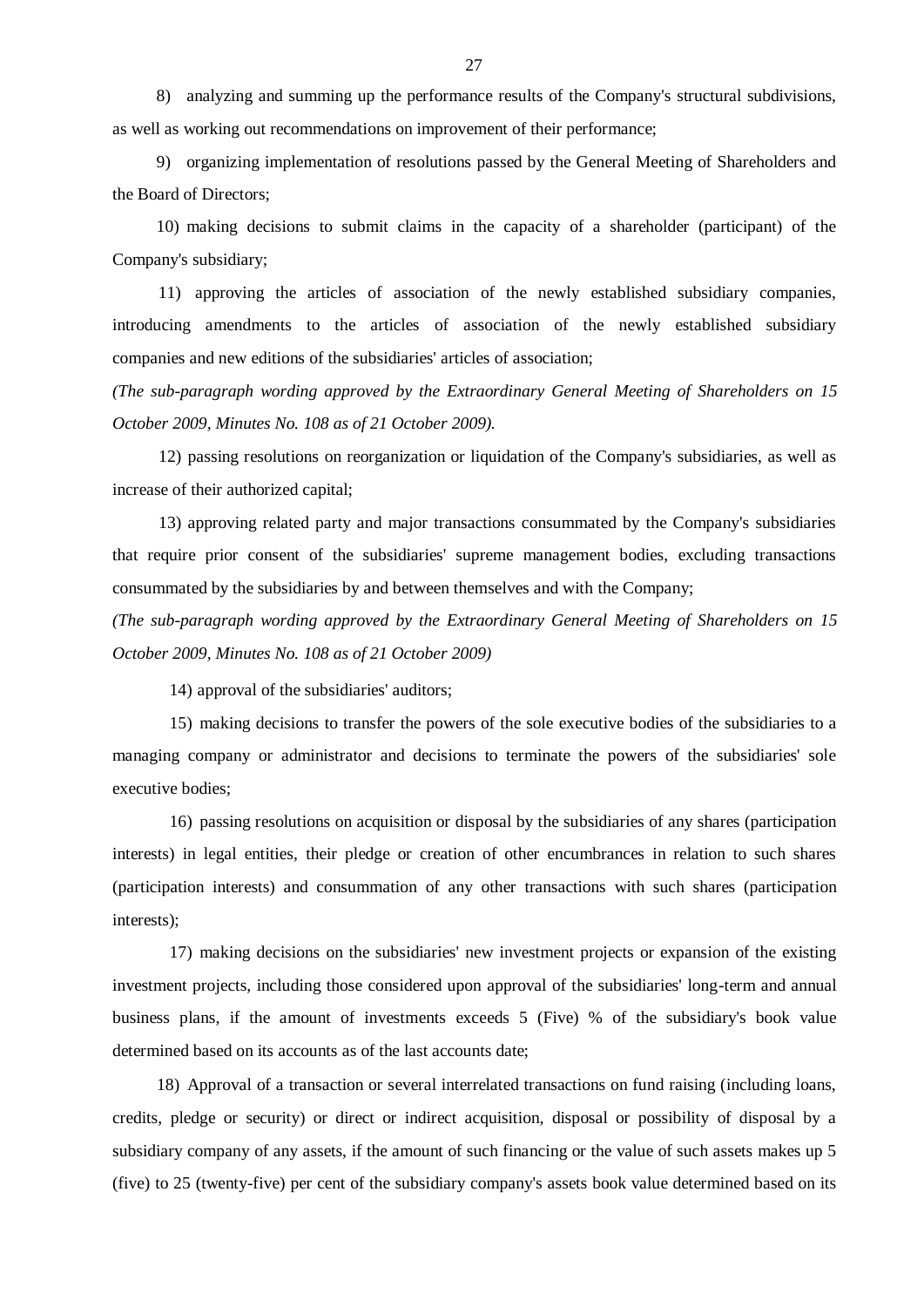accounting statements as of the last reporting date, excluding transactions concluded in the ordinary course of the subsidiary company's business;

*(The sub-paragraph wording approved by the Annual General Meeting of Shareholders on 18 April 2014, Minutes N120 of 18 April 2014).*

19) *The sub-paragraph is deleted by resolution of the Extraordinary General Meeting of Shareholders on 15 October 2009, Minutes № 108 of21.10.2009;*

20) making decisions on approval of documents pertaining to the issue by the Company's subsidiary of additional shares or other issuable securities, including decisions to issue shares or other issuable securities, prospectus for public offering of shares or other issuable securities and reports on results of issuing shares or the subsidiary's other issuable securities;

21) making decisions enabling the Company's subsidiaries to take actions on acquisition, re-issuance of or refusal from licenses for the right to use subsurface mineral resources, including participation in tenders or auctions;

22) defining priority lines of the subsidiaries' business;

23) passing resolutions on placement by the subsidiaries of their bonds and other securities;

24) approval of the subsidiaries' Registrar and the terms and conditions of the contract with such Registrar, renewal and termination thereof;

25) Determination of price (monetary value) of the subsidiaries' assets, as well as the placement and repurchase price of the issued securities in accordance with Russian laws;

26) Making decisions on acquisition by the subsidiary of its own shares (equity interests), bonds or other outstanding securities in accordance with the RF laws;

9.48. In resolving the matters at the Meeting of the Management Board, each member of the Management Board shall have one vote.

9.49. The resolutions of the Management Board meeting on the matters specified in sub-paragraphs 11) - 26) of Paragraph 9.47 hereof shall be deemed adopted, if 2/3 of the elected members of the Management Board cast their votes for such resolution.

*(The paragraph wording approved by resolution of the Extraordinary General Meeting of Shareholders on 15 October 2009, Minutes № 108 of21.10.2009;)*

The resolutions on any other matters of the Management Board meeting shall be passed by a simple majority of votes of the members of the Management Board attending the Meeting.

The Company's sole executive body in exercising its powers of a participant or shareholder of the subsidiaries, and the members of the subsidiaries' boards of directors representing the Company in its subsidiaries, shall, in making decisions at the meetings of the subsidiaries' Board of Directors, act in compliance with resolutions of the Company's Management Board on the matters specified in sub-paragraphs 11) - 26) of Paragraph 9.47 hereof.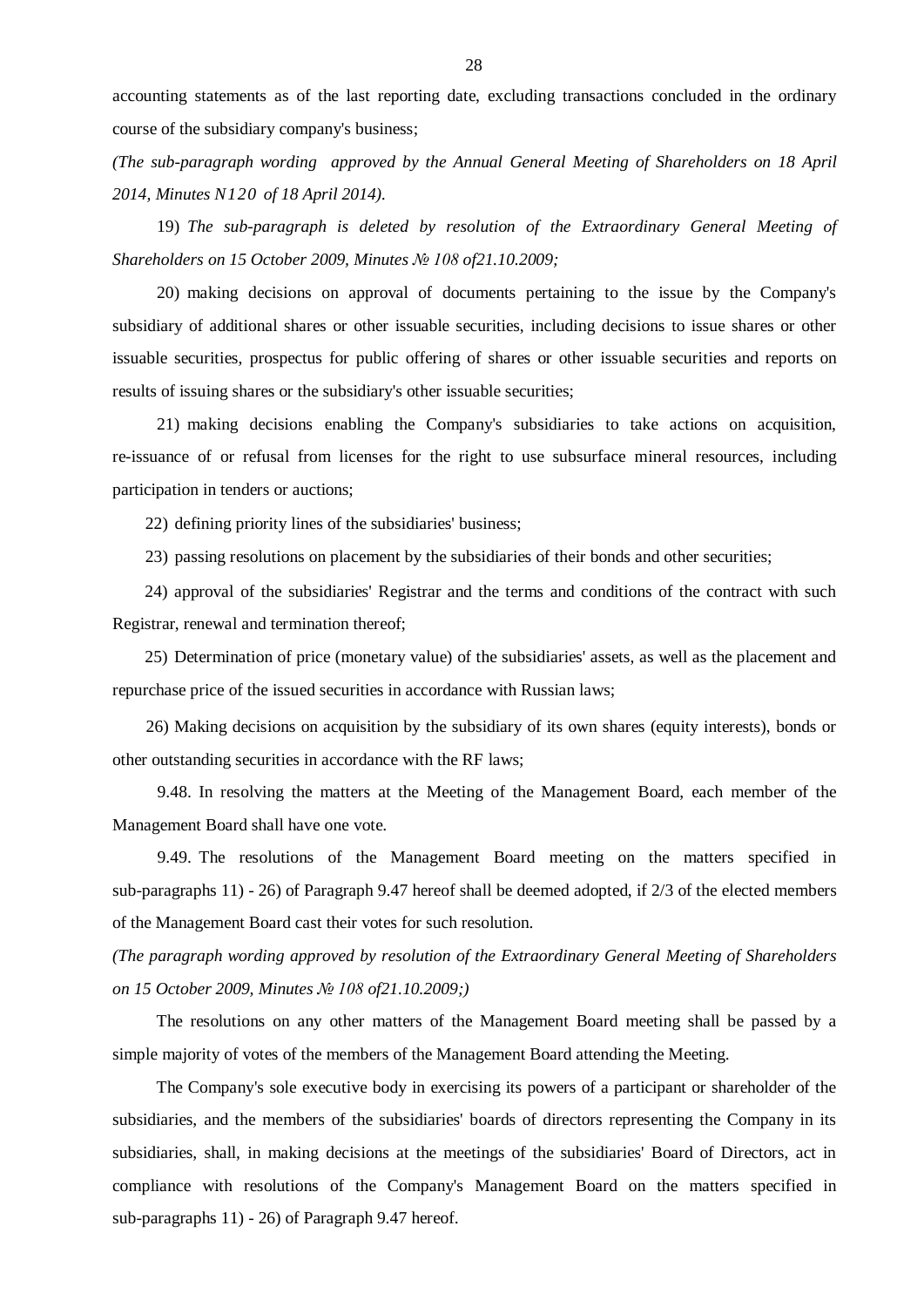9.50. The notice of the Management Board meeting shall be served in writing and delivered to each member of the Management Board by electronic means of communication (e-mail, fax) no later than 5 days before the date of the Meeting, unless all the members of the Management Board approve a shorter period in writing. A notice shall contain the date, time and place of the Management Board meeting and its Agenda specifying in detail the items submitted for the meeting's consideration. A notice shall be accompanied by draft documents to be discussed.

*(The paragraph wording approved by resolution of the Extraordinary General Meeting of Shareholders on 15 October 2009, Minutes № 108 of 21.10.2009)*

9.51. In exercising their rights and performing their obligations, the Chairman of the Management Board, members of the Management Board and the Management Company or the trustee shall act to the benefit of the Company and be liable to the Company for any losses caused to the Company through their faulty actions (or omission), unless other basis and scope of liability are established by the Federal Laws.

#### **10. MAJOR AND RELATED PARTY TRANSACTIONS**

10.1. Major transactions shall be approved in accordance with Article 79 of the Federal Law "On Joint Stock Companies".

10.2. Should any major transaction simultaneously be a related party transaction, the procedure of consummating thereof shall only be regulated by the provisions of Chapter XI of the Federal Law "On Joint Stock Companies".

10.3. A related party transaction shall be approved by the Board of Directors or the General Meeting of Shareholders pursuant to Article 83 of the Federal Law "On Joint Stock Companies".

10.4. The members of the Company's Board of Directors and Management Board, as well as a person exercising the functions of the Company's sole executive body (Chairman of the Management Board), including the management company and its executive officers and the Company's shareholder holding independently or jointly with its affiliated entities 20 or more percent of the Company's voting shares, shall notify to the Board of Directors, the Revision Commission or the Company's auditor the information pertaining to:

- ownership of and the sale and purchase of the Company's securities;

- legal entities, in which they directly or jointly with their affiliated person(s) hold 20 or more per cent of the Company's voting shares (equity stakes, equity interests);

- legal entities where they hold positions on the management bodies;

- consummated or expected transactions whereby they may be deemed to be a related party;

### **11. AFFILIATED PERSONS**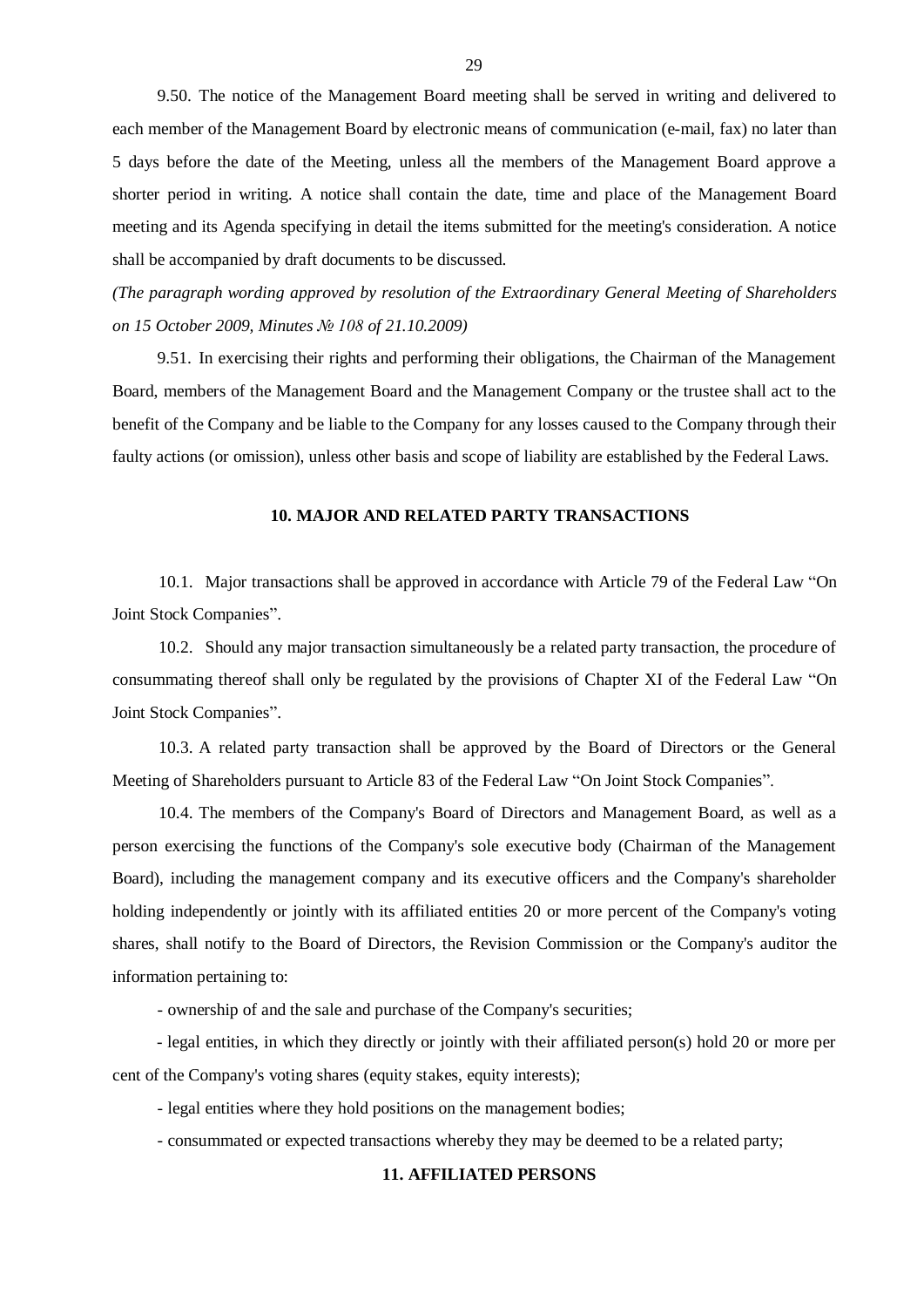11.1. A person shall be deemed affiliated in accordance with requirements of Russian Federation laws.

11.2. The Company's affiliated persons shall inform the Company in writing of any shares they held in the Company specifying their number and category (types) not later than 10 days following their acquisition date. In case the Company has incurred property damage through the failure to submit or untimely submission of the aforementioned information by the affiliated person, such affiliated person shall be held liable to the Company in the amount of the incurred losses.

11.3. The Company shall keep a record of its affiliated persons and present the relevant report in respect thereof in accordance with requirements of RF laws.

## **12. FINANCIAL ACCOUNTING AND REPORTING, COMPANY'S DOCUMENTS, INFORMATION ON THE COMPANY**

12.1. The Company shall keep accounting and submit financial statements pursuant in the manner prescribed by the Russian Federation laws, provide its shareholders with information regarding the Company and provide access to the documents specified in Par. 1 of Article 89 of the Federal Law "On Joint-Stock Companies", keep the documents, provided for by the Federal Law "On Joint-Stock Companies" at the location of the Company's executive body in the manner and within the timelines established by a federal agency for securities market.

12.2. The Company's annual report shall be preliminary approved by the Company's Board of Directors not later than 30 days before the date of the Annual General Meeting of Shareholders.

12.3. The Company shall disclose information as prescribed by the Federal Law "On Joint-Stock Companies".

# **13. CONTROL OVER THE COMPANY'S FINANCIAL AND BUSINESS ACTIVITY**

13.1. In order to exercise control over the Company's financial and business activity, the General Meeting of Shareholders shall elect the Revision Commission and approve the Company's auditor. The Company's Revision Commission shall consist of 4 members. Members of the Company's Revision Commission shall be elected by the General Meeting of Shareholders pursuant to the procedure established by the Federal Law "On Joint-Stock Companies".

13.2. The Revision Commission and the Company's auditor shall review the Company's financial and business activity in the manner prescribed by article 85 of the Federal Law "On Joint-Stock Companies".

13.3. The following matters fall within the competence of the Revision Commission: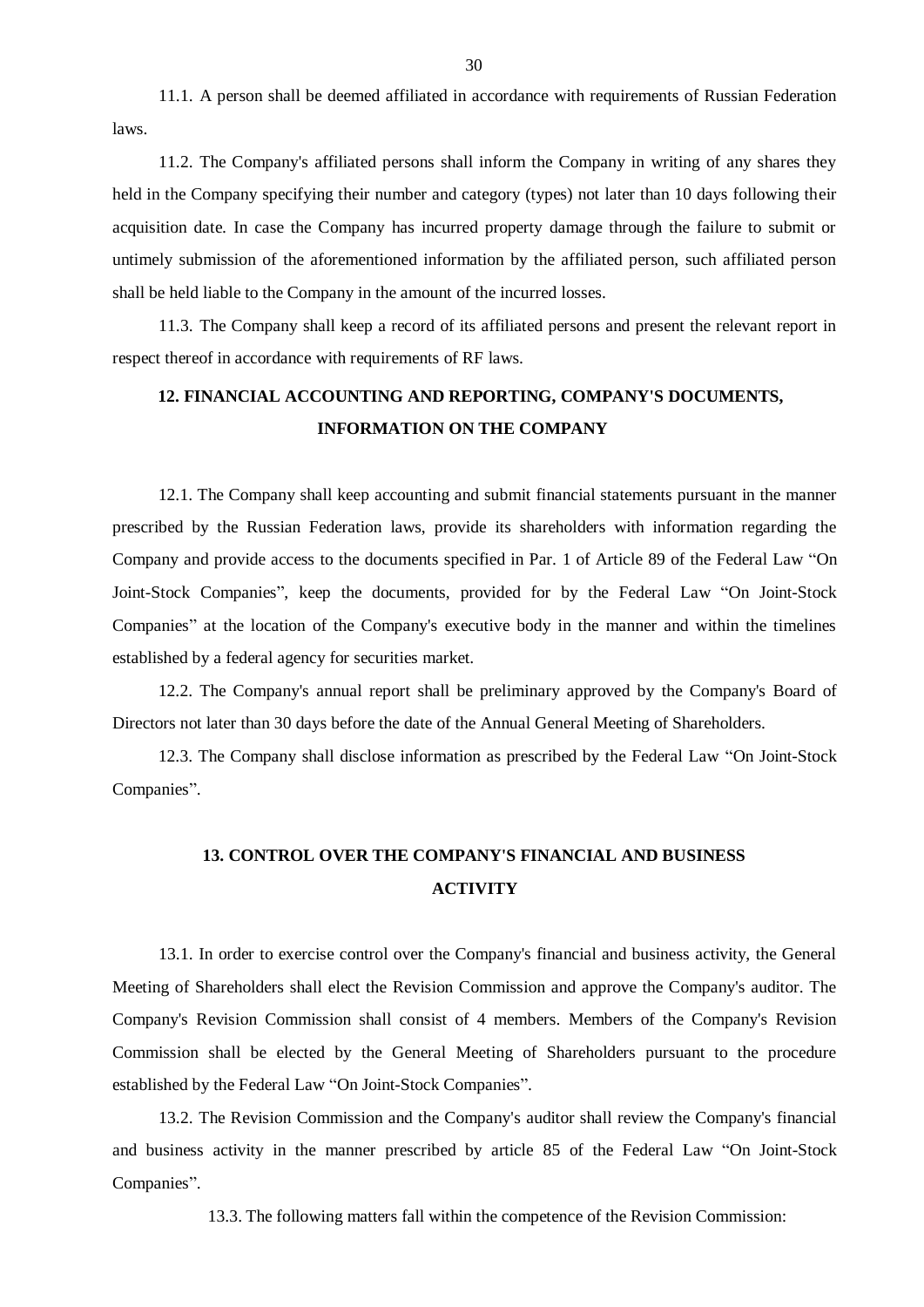1) confirming reliability of data contained in the Company's annual report, annual accounts and other reports and financial statements;

2) analyzing the Company's financial state, revealing reserves to improve the Company's financial condition and developing recommendations to the Company's management bodies;

3) organizing and conduct of reviews (audits) of the Company's financial and business activity in terms of:

- review (audit) of the Company's financial statements and accounts, payment & settlement and other documentation related to the Company's financial and business activity in view of its compliance with the Russian Federation law, the Company's Articles of Association, internal and other documents;

- control over the safety and utilization of fixed assets;

- control over spending of the Company's cash in accordance with the approved business-plan and budget;

- control for forming and using the Company's reserve and other special funds;

- checking up whether dividends on the Company's shares are charged and paid out correctly and in a timely manner;

- checking up the fulfillment of the previous instructions on eliminating the breaches and removing shortcomings discovered in the course of the previous reviews (audits);

- taking other actions (measures) aimed at checking up the Company's financial and business activity.

The resolutions falling within the competence of the Revision Commission shall be passed by a simple majority of votes cast by its members.

*(The paragraph wording approved by resolution of the Extraordinary General Meeting of Shareholders on 15 October 2009, Minutes № 108 of21.10.2009;)*

13.4. The working procedure of the Company's Revision Commission (internal auditor) shall be determined by the Company's internal regulations approved by the General Meeting of Shareholders. *(The paragraph wording approved by resolution of the Extraordinary General Meeting of Shareholders on 15 October 2009, Minutes № 108 of21.10.2009;)*

#### **14. COMPANY REORGANIZATION AND LIQUIDATION**

14.1. The grounds and the procedure of the Company's reorganization shall be established by the Civil Code of the Russian Federation, the Federal Law "On Joint-Stock Companies" and other federal laws.